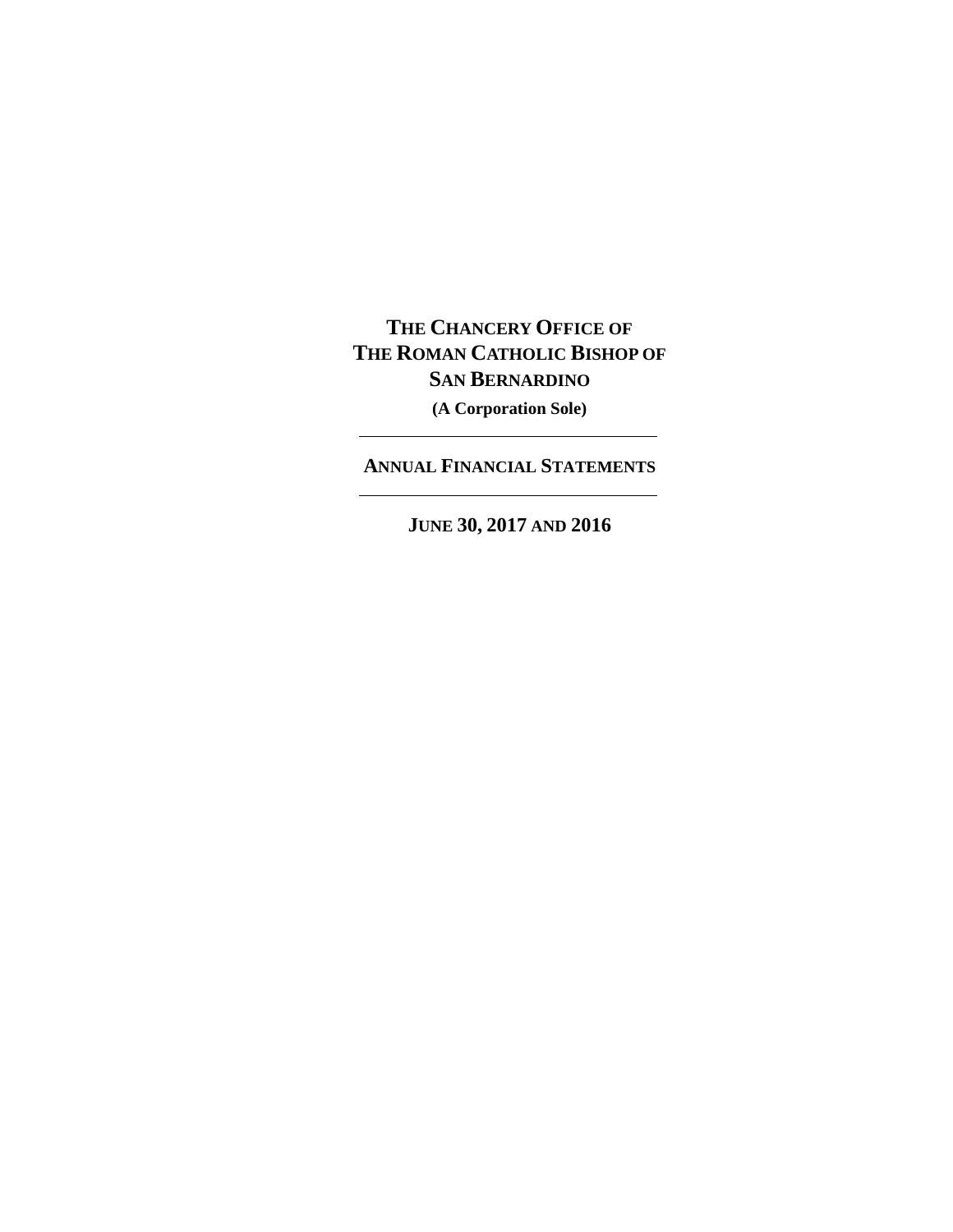# **JUNE 30, 2017 AND 2016**

#### **Contents**

| <b>Financial Statements</b> |  |
|-----------------------------|--|
|                             |  |
|                             |  |
|                             |  |
|                             |  |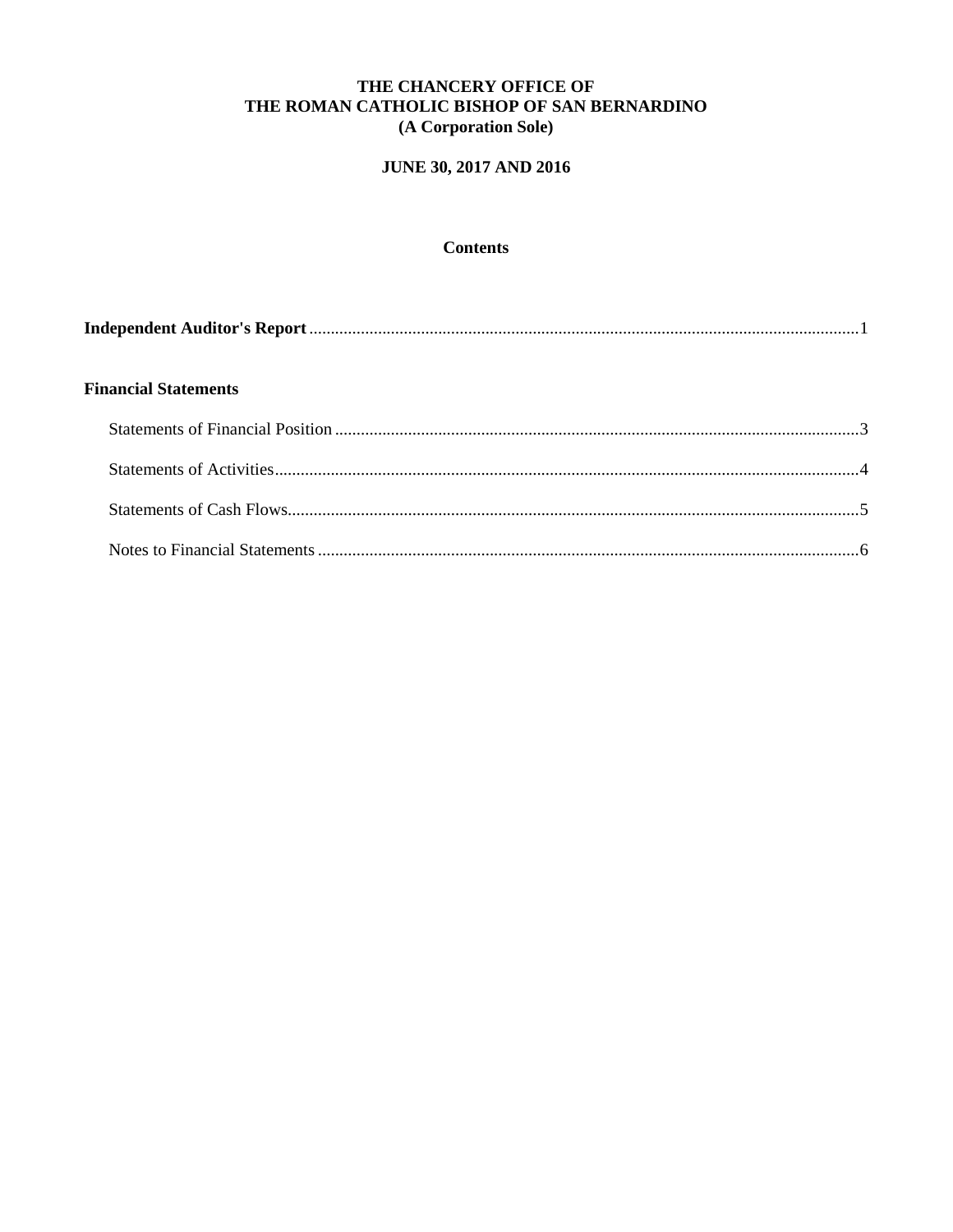

#### **INDEPENDENT AUDITOR'S REPORT**

To His Excellency the Most Reverend Gerald Barnes The Chancery Office of The Roman Catholic Bishop of San Bernardino, a Corporation Sole San Bernardino, California

#### **Report on the Financial Statements**

We have audited the accompanying financial statements of The Chancery Office of The Roman Catholic Bishop of San Bernardino (the Diocese) (a Corporation Sole), which comprise the statements of financial position as of June 30, 2017 and 2016, and the related statements of activities and cash flows for the years then ended, and the related notes to the financial statements.

#### **Management's Responsibility for the Financial Statements**

Management is responsible for the preparation and fair presentation of these financial statements in accordance with accounting principles generally accepted in the United States of America. This includes the design, implementation, and maintenance of internal control relevant to the preparation and fair presentation of financial statements that are free from material misstatement, whether due to fraud or error.

#### **Auditor's Responsibility**

Our responsibility is to express an opinion on these financial statements based on our audits. We conducted our audits in accordance with auditing standards generally accepted in the United States of America. Those standards require that we plan and perform the audits to obtain reasonable assurance about whether the financial statements are free from material misstatement.

An audit involves performing procedures to obtain audit evidence about the amounts and disclosures in the financial statements. The procedures selected depend on the auditor's judgment, including the assessment of the risks of material misstatement of the financial statements, whether due to fraud or error. In making those risk assessments, the auditor considers internal control relevant to the Diocese's preparation and fair presentation of the financial statements in order to design audit procedures that are appropriate in the circumstances, but not for the purpose of expressing an opinion on the effectiveness of the Diocese's internal control. Accordingly, we express no such opinion. An audit also includes evaluating the appropriateness of accounting policies used and the reasonableness of significant accounting estimates made by management, as well as evaluating the overall presentation of the financial statements.

We believe that the audit evidence we have obtained is sufficient and appropriate to provide a basis for our audit opinion.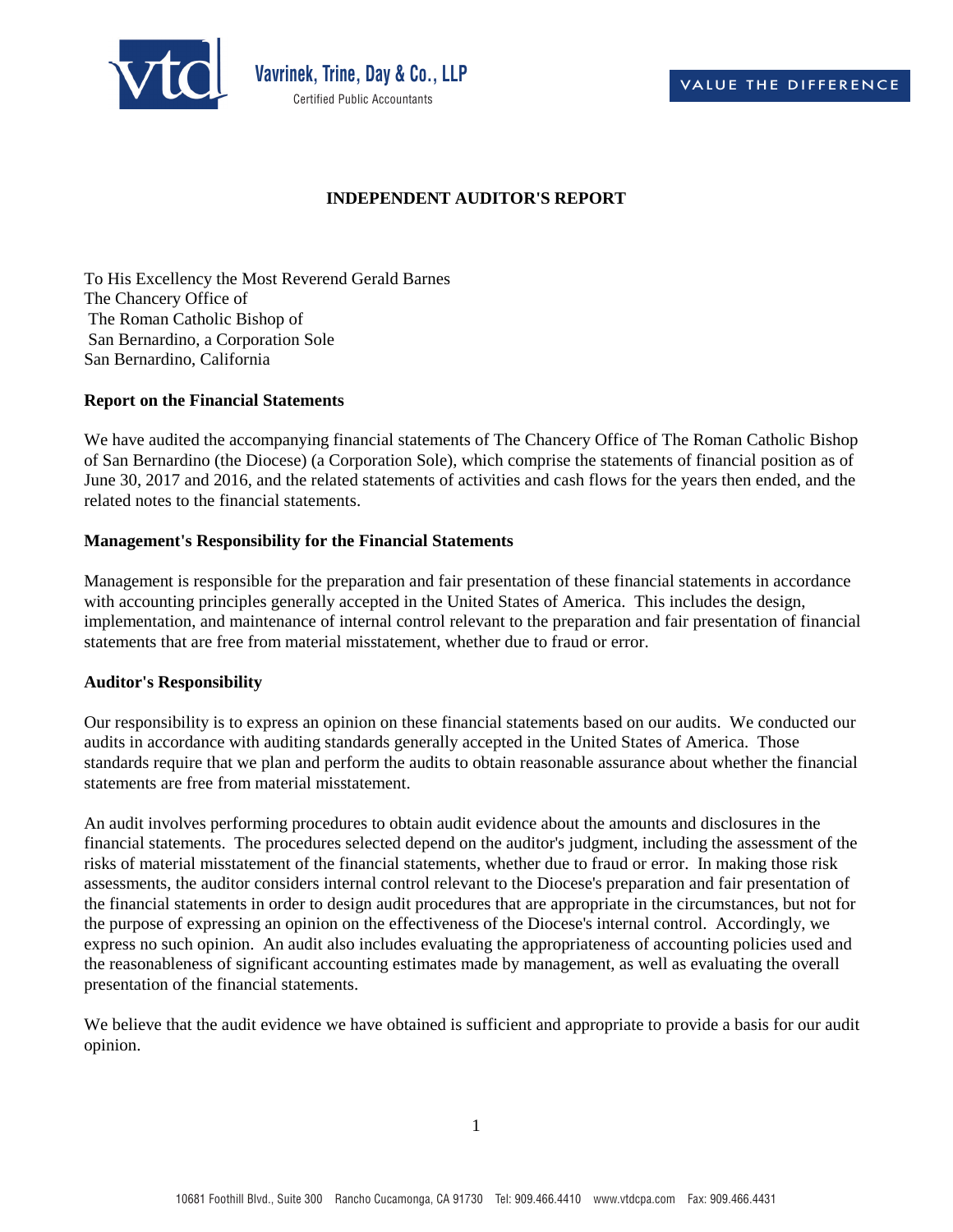## **Opinion**

In our opinion, the financial statements referred to above present fairly, in all material respects, the financial position of The Chancery Office of The Roman Catholic Bishop of San Bernardino as of June 30, 2017 and 2016, and the changes in its net assets and its cash flows for the years then ended in accordance with accounting principles generally accepted in the United States of America.

Varmich, Tim, Day & Co., LLP

Rancho Cucamonga, California December 1, 2017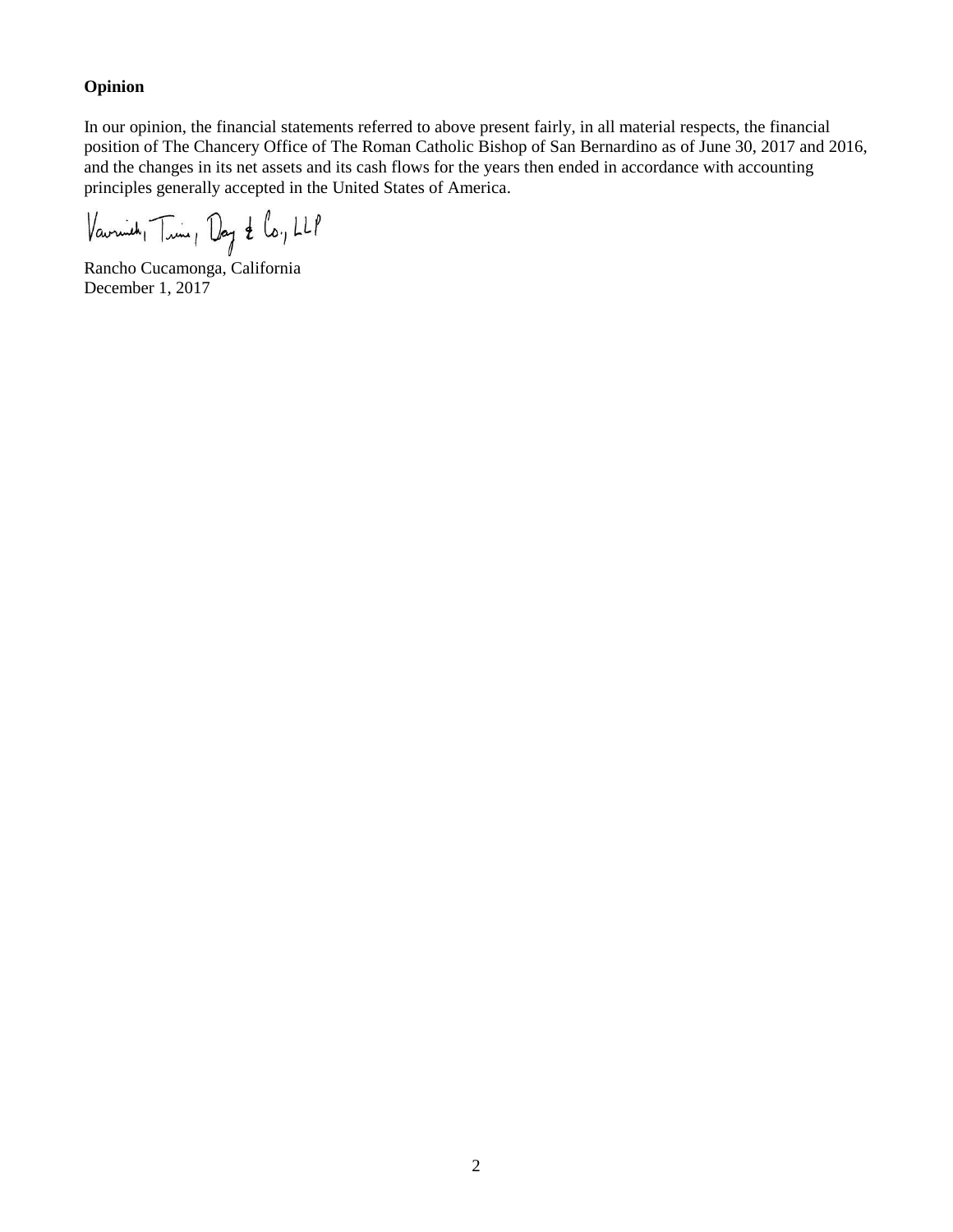# **STATEMENTS OF FINANCIAL POSITION JUNE 30,**

|                                                                 | 2017            | 2016                    |
|-----------------------------------------------------------------|-----------------|-------------------------|
| <b>ASSETS</b>                                                   |                 |                         |
| Cash and cash equivalents                                       | \$<br>2,774,058 | 3,395,113<br>\$         |
| Investments                                                     | 84,465,566      | 73,588,885              |
| Receivables                                                     |                 |                         |
| Accounts receivable, net                                        | 1,905,741       | 1,855,569               |
| Notes receivable                                                | 4,623,462       | 3,311,304               |
| Deposits and prepaid expenses                                   | 706,567         | 579,740                 |
| Land, property, and equipment (net of accumulated depreciation) | 10,689,799      | 9,704,246               |
| <b>Total Assets</b>                                             | \$105,165,193   | \$92,434,857            |
| <b>LIABILITIES AND NET ASSETS</b>                               |                 |                         |
| <b>Liabilities</b>                                              |                 |                         |
| Accounts payable and accrued expenses                           | \$<br>1,077,093 | $\mathbb{S}$<br>729,800 |
| Notes payable                                                   | 9,114,104       | 10,346,605              |
| Funds held in trust for others                                  | 23,351,701      | 19,928,198              |
| Accrued pension liability                                       | 13,850,783      | 17,748,871              |
| Deferred revenues                                               | 56,442          | 139,148                 |
| Insurance reserves                                              | 250,000         | 5,250,000               |
| <b>Total Liabilities</b>                                        | 47,700,123      | 54,142,622              |
| <b>Net Assets</b>                                               |                 |                         |
| Unrestricted                                                    | 36,864,232      | 20,463,727              |
| Unrestricted - Designated                                       | 3,128,754       | 2,294,076               |
| Temporarily restricted                                          | 2,796,943       | 2,440,973               |
| Permanently restricted                                          | 14,675,141      | 13,093,459              |
| <b>Total Net Assets</b>                                         | 57,465,070      | 38,292,235              |
| <b>Total Liabilities and Net Assets</b>                         | \$105,165,193   | \$92,434,857            |

See the accompanying notes to financial statements.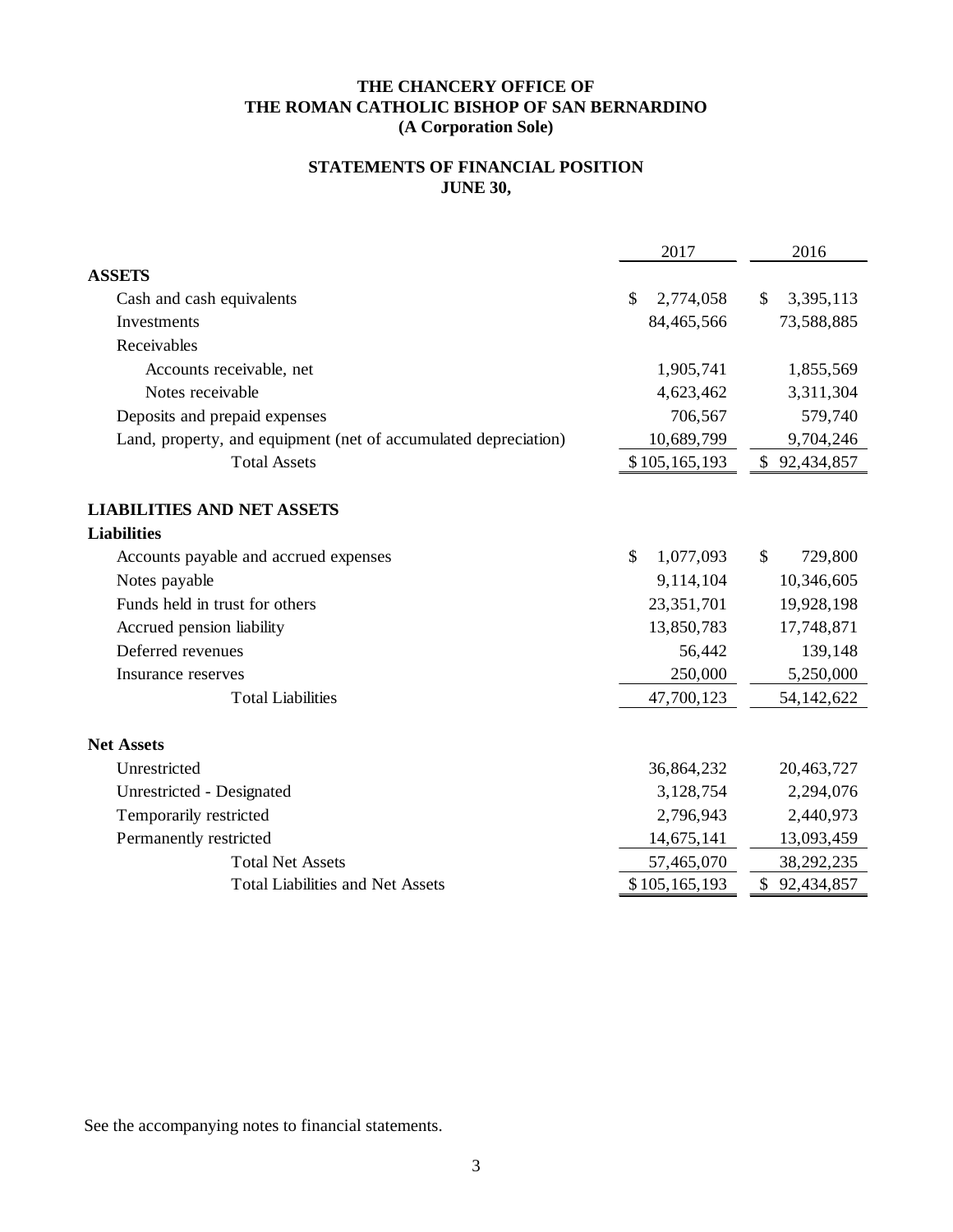# **STATEMENTS OF ACTIVITIES FOR THE YEARS ENDED JUNE 30,**

|                                                      | 2017                       |             |                         |              |
|------------------------------------------------------|----------------------------|-------------|-------------------------|--------------|
|                                                      | Temporarily<br>Permanently |             |                         |              |
|                                                      | Unrestricted               | Restricted  | Restricted              | Total        |
| <b>Revenues</b>                                      |                            |             |                         |              |
| Gifts, bequests, and collections                     | \$2,180,163                | \$1,764,410 | $\mathbb{S}$<br>538,412 | \$4,482,985  |
| Assessments                                          | 9,166,044                  |             |                         | 9,166,044    |
| Diocesan development fund subsidy                    | 4,270,000                  |             |                         | 4,270,000    |
| Fees and expense reimbursements                      | 2,181,069                  | 165,197     |                         | 2,346,266    |
| Insurance premiums                                   | 7,174,163                  |             |                         | 7,174,163    |
| Investment income used for operations                | 670,459                    |             |                         | 670,459      |
| Interest/Dividend income                             | 310,604                    |             |                         | 310,604      |
| Endowment payout                                     | 454,449                    |             |                         | 454,449      |
| Grant income                                         | 207,307                    | 315,558     |                         | 522,865      |
| Other income                                         | 332,967                    |             |                         | 332,967      |
| Net assets released from restrictions                | 1,921,771                  | (1,921,771) |                         |              |
| <b>Total Revenues</b>                                | 28,868,996                 | 323,394     | 538,412                 | 29,730,802   |
| <b>Expenses</b>                                      |                            |             |                         |              |
| <b>Program Services</b>                              |                            |             |                         |              |
| Pastoral services                                    | 4,778,137                  |             |                         | 4,778,137    |
| Education                                            | 2,966,756                  |             |                         | 2,966,756    |
| Religious personnel development                      | 1,971,292                  |             |                         | 1,971,292    |
| Ministries and social services                       | 3,600,659                  |             |                         | 3,600,659    |
| Grants and donations                                 | 1,548,988                  |             |                         | 1,548,988    |
| General and Administrative Services                  |                            |             |                         |              |
| Diocesan administration                              | 4,495,204                  |             |                         | 4,495,204    |
| Insurance premiums and benefits                      | 6,865,531                  |             |                         | 6,865,531    |
| Fundraising                                          | 839,532                    |             |                         | 839,532      |
| <b>Total Expenses</b>                                | 27,066,099                 |             |                         | 27,066,099   |
| <b>Excess (Deficiency) of Revenues Over Expenses</b> | 1,802,897                  | 323,394     | 538,412                 | 2,664,703    |
| <b>Other Changes in Net Assets</b>                   |                            |             |                         |              |
| Investment income (loss) not used in operations      | 6,534,198                  | 32,576      | 1,043,270               | 7,610,044    |
| Sale of property                                     |                            |             |                         |              |
| Actuarial adjustment - pension plan                  | 3,898,088                  |             |                         | 3,898,088    |
| Funds released from reserves                         | 5,000,000                  |             |                         | 5,000,000    |
| Total Other Changes in Net Assets                    | 15,432,286                 | 32,576      | 1,043,270               | 16,508,132   |
| <b>Change in Net Assets</b>                          | 17,235,183                 | 355,970     | 1,581,682               | 19,172,835   |
| Net Assets, Beginning of Year                        | 22,757,803                 | 2,440,973   | 13,093,459              | 38,292,235   |
| Net Assets, End of Year                              | \$39,992,986               | \$2,796,943 | \$14,675,141            | \$57,465,070 |

See the accompanying notes to financial statements.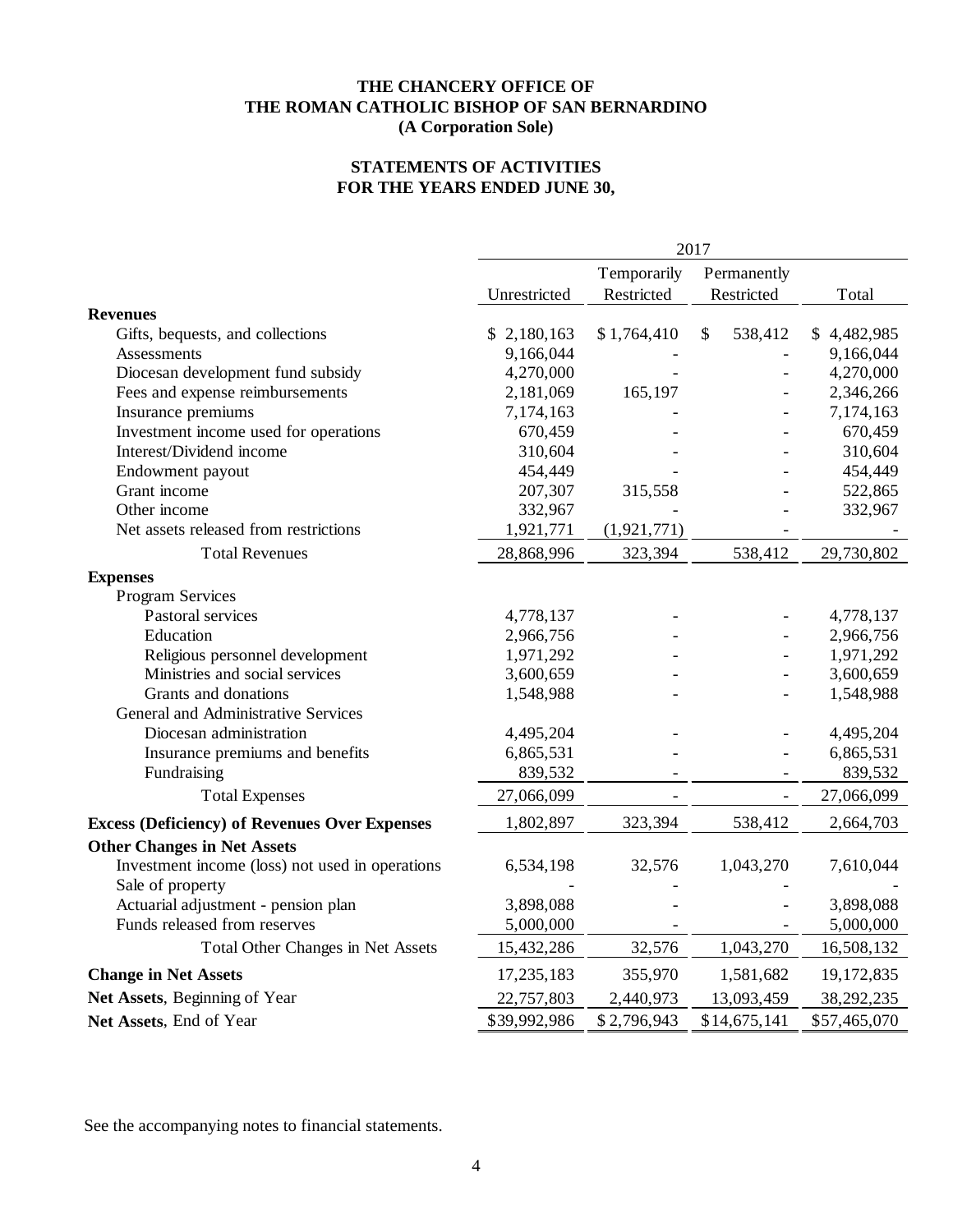| 2016                       |             |               |              |  |
|----------------------------|-------------|---------------|--------------|--|
| Temporarily<br>Permanently |             |               |              |  |
| Unrestricted               | Restricted  | Restricted    | Total        |  |
|                            |             |               |              |  |
| \$<br>2,072,391            | \$1,327,314 | \$<br>385,044 | \$3,784,749  |  |
| 8,950,762                  |             |               | 8,950,762    |  |
| 4,190,000                  |             |               | 4,190,000    |  |
| 2,258,386                  | 92,004      |               | 2,350,390    |  |
| 8,096,836                  |             |               | 8,096,836    |  |
| 669,303                    |             |               | 669,303      |  |
| 92,568                     |             |               | 92,568       |  |
| 421,511                    |             |               | 421,511      |  |
| 298,169                    | 318,059     |               | 616,228      |  |
| 336,467                    |             |               | 336,467      |  |
| 1,894,166                  | (1,894,166) |               |              |  |
| 29,280,559                 | (156, 789)  | 385,044       | 29,508,814   |  |
|                            |             |               |              |  |
|                            |             |               |              |  |
| 4,489,564                  |             |               | 4,489,564    |  |
| 2,890,293                  |             |               | 2,890,293    |  |
| 2,088,424                  |             |               | 2,088,424    |  |
| 3,287,243                  |             |               | 3,287,243    |  |
| 1,410,466                  |             |               | 1,410,466    |  |
|                            |             |               |              |  |
| 4,362,621                  |             |               | 4,362,621    |  |
| 8,124,126                  |             |               | 8,124,126    |  |
| 1,009,265                  |             |               | 1,009,265    |  |
| 27,662,002                 |             |               | 27,662,002   |  |
| 1,618,557                  | (156, 789)  | 385,044       | 1,846,812    |  |
|                            |             |               |              |  |
| 866,919                    | 32,107      | (394, 158)    | 504,868      |  |
| 10,000                     |             |               | 10,000       |  |
| (7,834,273)                |             |               | (7,834,273)  |  |
|                            |             |               |              |  |
| (6,957,354)                | 32,107      | (394, 158)    | (7,319,405)  |  |
| (5,338,797)                | (124, 682)  | (9, 114)      | (5,472,593)  |  |
| 28,096,600                 | 2,565,655   | 13, 102, 573  | 43,764,828   |  |
|                            |             |               |              |  |
| \$22,757,803               | \$2,440,973 | \$13,093,459  | \$38,292,235 |  |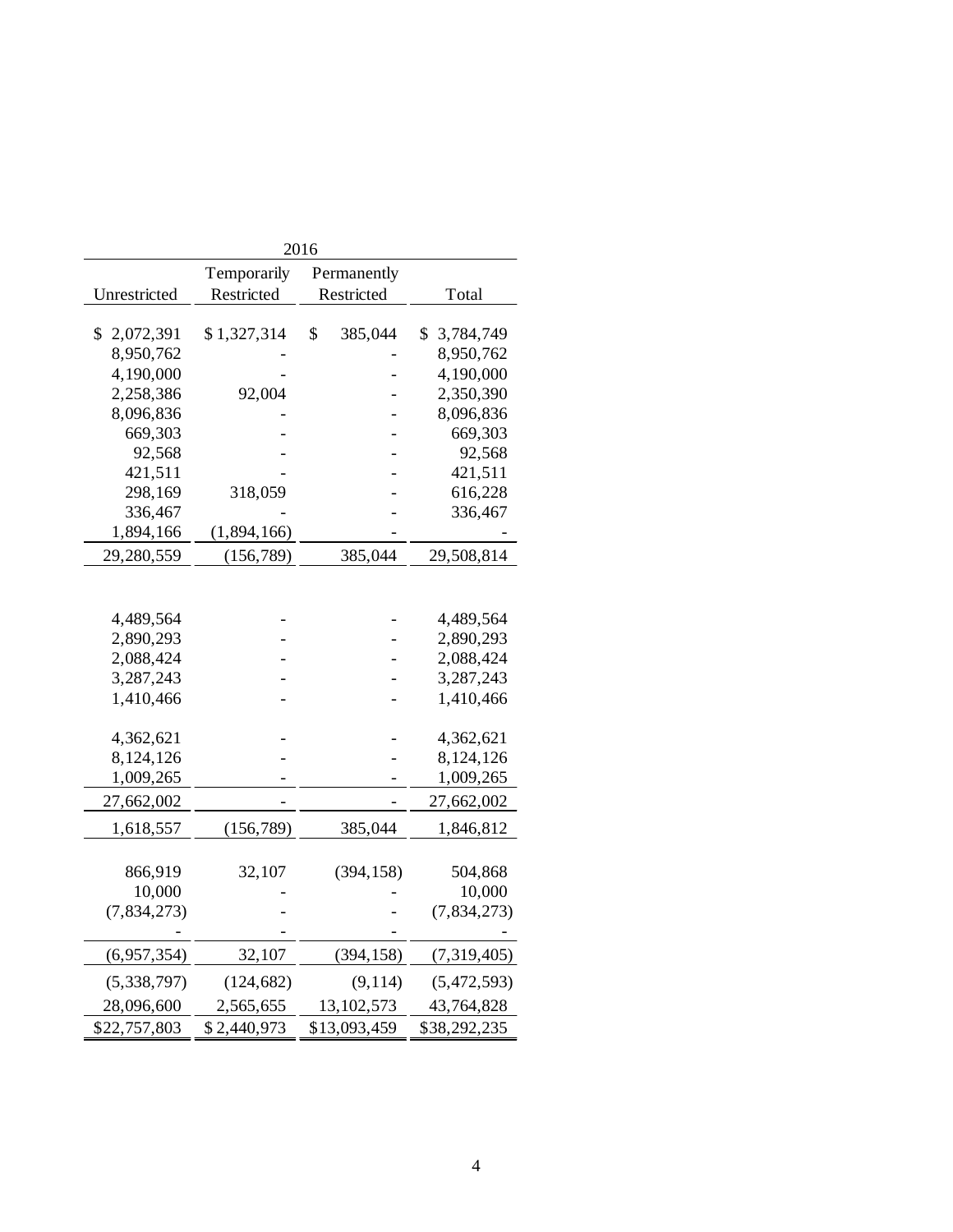## **STATEMENTS OF CASH FLOWS FOR THE YEARS ENDED JUNE 30,**

|                                                               | 2017               | 2016              |
|---------------------------------------------------------------|--------------------|-------------------|
| <b>Cash Flows From Operating Activities</b>                   |                    |                   |
| Change in net assets                                          | \$<br>19, 172, 835 | \$<br>(5,472,593) |
| Adjustments to reconcile change in net assets                 |                    |                   |
| to net cash flows from operating activities                   |                    |                   |
| Depreciation expense                                          | 574,437            | 474,740           |
| Unrealized (gains) losses on investments                      | (7, 187, 187)      | (1,493,624)       |
| Realized (gains) losses on investments                        | (855, 823)         | 621,927           |
| Realized (gains) losses on sale of property                   |                    | (10,000)          |
| Contributions restricted for long-term purposes               | (2,302,822)        | (1,712,358)       |
| (Increase) decrease in assets                                 |                    |                   |
| Accounts receivable                                           | (50, 172)          | (40, 713)         |
| Prepaid expenses                                              | (126, 827)         | 123,097           |
| Increase (decrease) in liabilities                            |                    |                   |
| Accounts payable and accrued expenses                         | 347,293            | (365, 507)        |
| Funds held for others                                         | 3,423,503          | (530, 855)        |
| Deferred revenue                                              | (82,706)           | (116,991)         |
| Pensions and postretirement benefits                          | (3,898,088)        | 7,834,273         |
| Insurance reserves                                            | (5,000,000)        |                   |
| Net Cash Flows From Operating Activities                      | 4,014,443          | (688, 604)        |
| <b>Cash Flows From Investing Activities</b>                   |                    |                   |
| Purchase of equipment and improvements                        | (1,653,459)        | (1,949,773)       |
| Proceeds from sale of property                                |                    | 10,000            |
| Donation of land and property                                 | 93,469             |                   |
| Disbursement of notes and loans receivable                    | (1,756,455)        |                   |
| Collections on notes and loans receivable                     | 444,297            | 305,370           |
| Changes in investments and funds on deposit                   | (2,833,671)        | 135,795           |
| Net Cash Flows From Investing Activities                      | (5,705,819)        | (1,498,608)       |
| <b>Cash Flows From Financing Activities</b>                   |                    |                   |
| Collection of contributions restricted for long-term purposes | 2,302,822          | 1,712,358         |
| Payments on notes and loans payable                           | (1,232,501)        | (1,144,957)       |
| Net Cash Flows From Financing Activities                      | 1,070,321          | 567,401           |
| NET CHANGE IN CASH AND CASH EQUIVALENTS                       | (621, 055)         | (1,619,811)       |
| <b>CASH AND CASH EQUIVALENTS, Beginning of Year</b>           | 3,395,113          | 5,014,924         |
| CASH AND CASH EQUIVALENTS, End of Year                        | \$<br>2,774,058    | \$<br>3,395,113   |
| <b>SUPPLEMENTARY INFORMATION</b>                              |                    |                   |
| Cash paid for interest                                        | \$<br>302,420      | \$<br>361,443     |

See the accompanying notes to financial statements.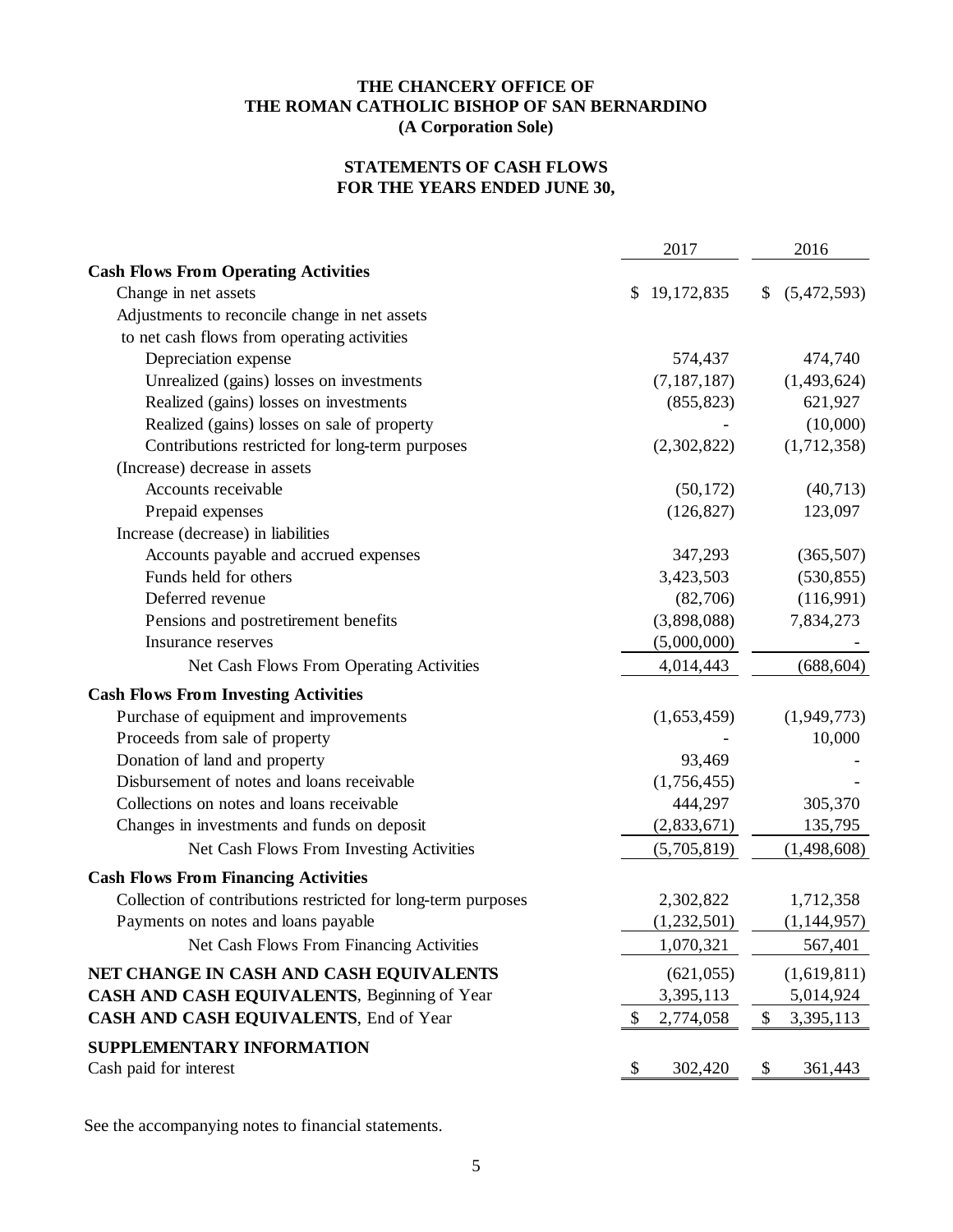## **NOTES TO FINANCIAL STATEMENTS JUNE 30, 2017 AND 2016**

# **NOTE 1 - NATURE OF ORGANIZATION AND SUMMARY OF SIGNIFICANT ACCOUNTING POLICIES**

## **Organization**

The Roman Catholic Bishop of San Bernardino, also known as the Diocese of San Bernardino (the Diocese), is a nonprofit corporation established under the laws of the State of California, and operates as a religious organization. The Diocese is exempt from Federal and State income tax under provisions of Section 501(c) of the Internal Revenue Code as a member of group exemption number 928 and Section 23701d of the California Revenue and Taxation Code as a religious organization. The primary purpose of the accounting and reporting of financial information is for resources received and applied rather than the determination of net income.

The Chancery Office of The Roman Catholic Bishop (RCB) of San Bernardino, a Corporation Sole, is supported primarily through assessments to parishes under the direction of the Bishop and contributions.

## **Financial Statement Presentation**

The financial statements have been prepared on the accrual basis of accounting in accordance with Accounting Principles and Reporting Practices for Churches and Church-Related Organizations, adopted by the National Conferences of Catholic Bishops, and in accordance with accounting principles generally accepted in the United States of America.

The accompanying financial statements include the assets, liabilities, and operations of departments for which the Chancery Office, also called the Diocesan Pastoral Center (DPC or Diocese) of The Roman Catholic Bishop of San Bernardino, maintains direct operational control. The financial statements do not include the assets, liabilities, and operations of the parishes or any other affiliated organization under the jurisdiction of the Bishop, except for transactions with the DPC as reflected in the records of the DPC.

#### **Net Asset Categories**

The accompanying financial statements present information regarding the Diocese's financial position and results of activities according to the following net asset categories:

- Unrestricted net assets include all support that is not subject to donor-imposed restrictions. Property and equipment include all long-lived assets and renewal and replacement funds net of related liabilities.
- Temporarily restricted net assets include primarily gifts of cash and other assets subject to donor-imposed restrictions that either lapse through the passage of time or can be satisfied through the actions of the Diocese, and endowment gains available for use under the Diocese's spending policy. When a donor restriction expires, temporarily restricted net assets are reclassified to unrestricted net assets.
- Permanently restricted net assets include gifts and income subject to donor-imposed restrictions that they be maintained permanently by the Diocese in the Catholic Foundation. The donors of endowment funds generally allow the Diocese to use the income and a portion of the gains earned on these assets for general or specific purposes under the Diocese's spending policy.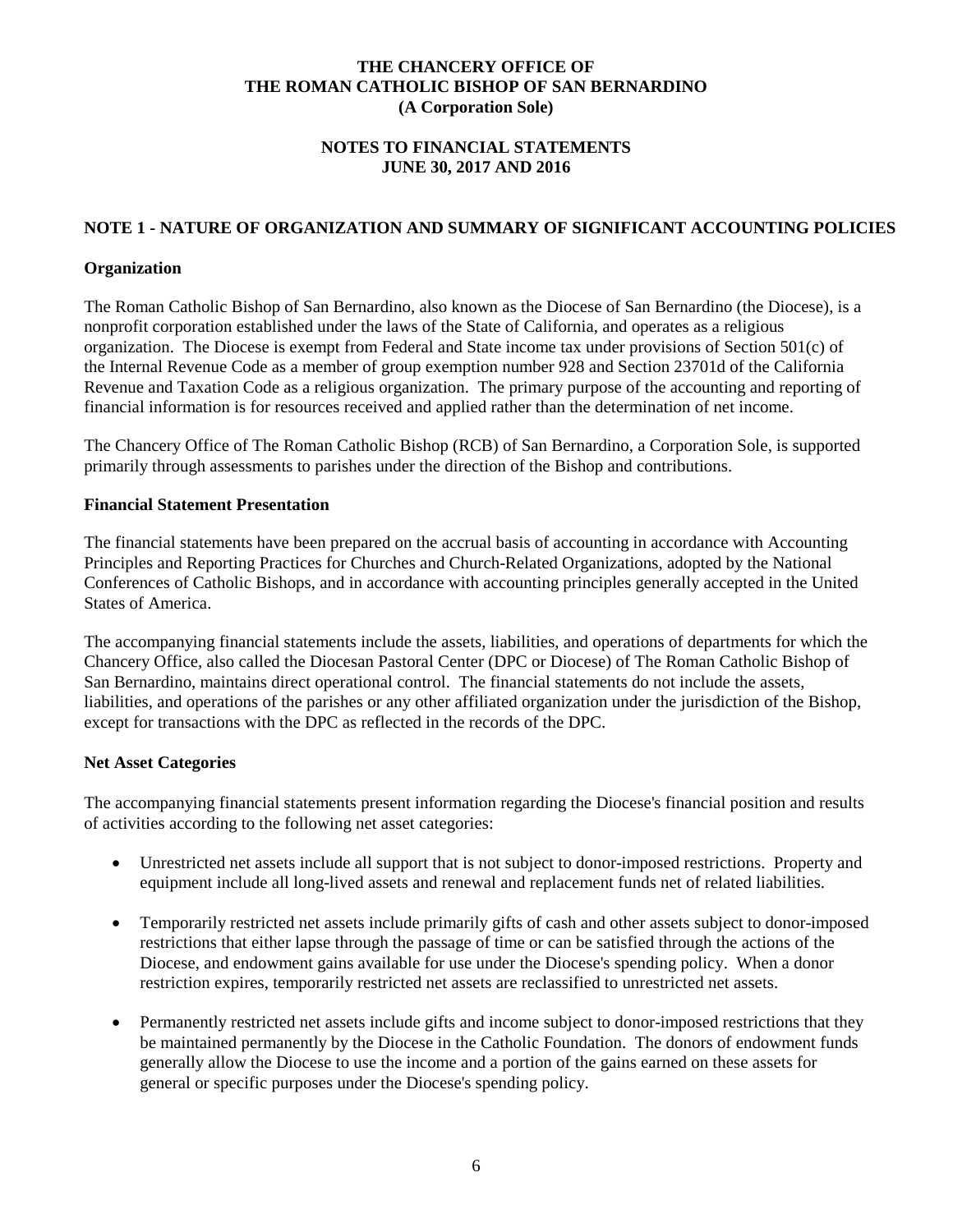## **NOTES TO FINANCIAL STATEMENTS JUNE 30, 2017 AND 2016**

#### **Operational Revenue**

Parish assessments are recognized and recorded as unrestricted revenues in the year the assessments are levied to the parishes. Other Diocesan revenue sources include the annual Diocesan Development Fund subsidy, insurance premiums, and fees for other services, which are recognized and recorded as unrestricted revenues in the year in which the activity or services are rendered.

#### **Accounts Receivable**

Accounts receivable represent amounts due from various parishes and other institutions within the Diocese for parish assessments, services fees, insurance, property taxes, and other fees, which are believed to be fully collectible unless an entity experiences a material adverse change in its ability to meet its financial obligations to the Diocese. An allowance for doubtful accounts, which as of June 30, 2017 and 2016, amounted to approximately \$802,000 and \$691,000, respectively, has been calculated based on an aging of outstanding invoices.

#### **Contributions**

Contributions are measured at their fair value at the date of contribution and are recognized in the period received and are reported as increases in the appropriate category of net assets: unrestricted, temporarily restricted, or permanently restricted net assets depending on the existence and/or nature of any donor restrictions.

#### **Grants and Contracts**

Revenues from grants and contracts are reported as increases in unrestricted net assets as allowable expenditures under such agreements are incurred.

#### **Investment Return**

Investment income and realized and unrealized gains and losses are recorded and reported as increases or decreases to the appropriate net asset category.

#### **Release of Donor-Imposed Restrictions**

The release of a donor-imposed restriction on a gift or on endowment income is recognized in the period in which the restriction substantially expires. At that time, the related resources are reclassified to unrestricted net assets. A restriction expires when the stipulated time period has elapsed, when the stipulated purpose for which the resource was restricted has been fulfilled, or both. It is also the Diocese's policy to release the restrictions on gifts of cash or other assets received for the acquisitions of long-lived assets when the long-lived assets are placed into service.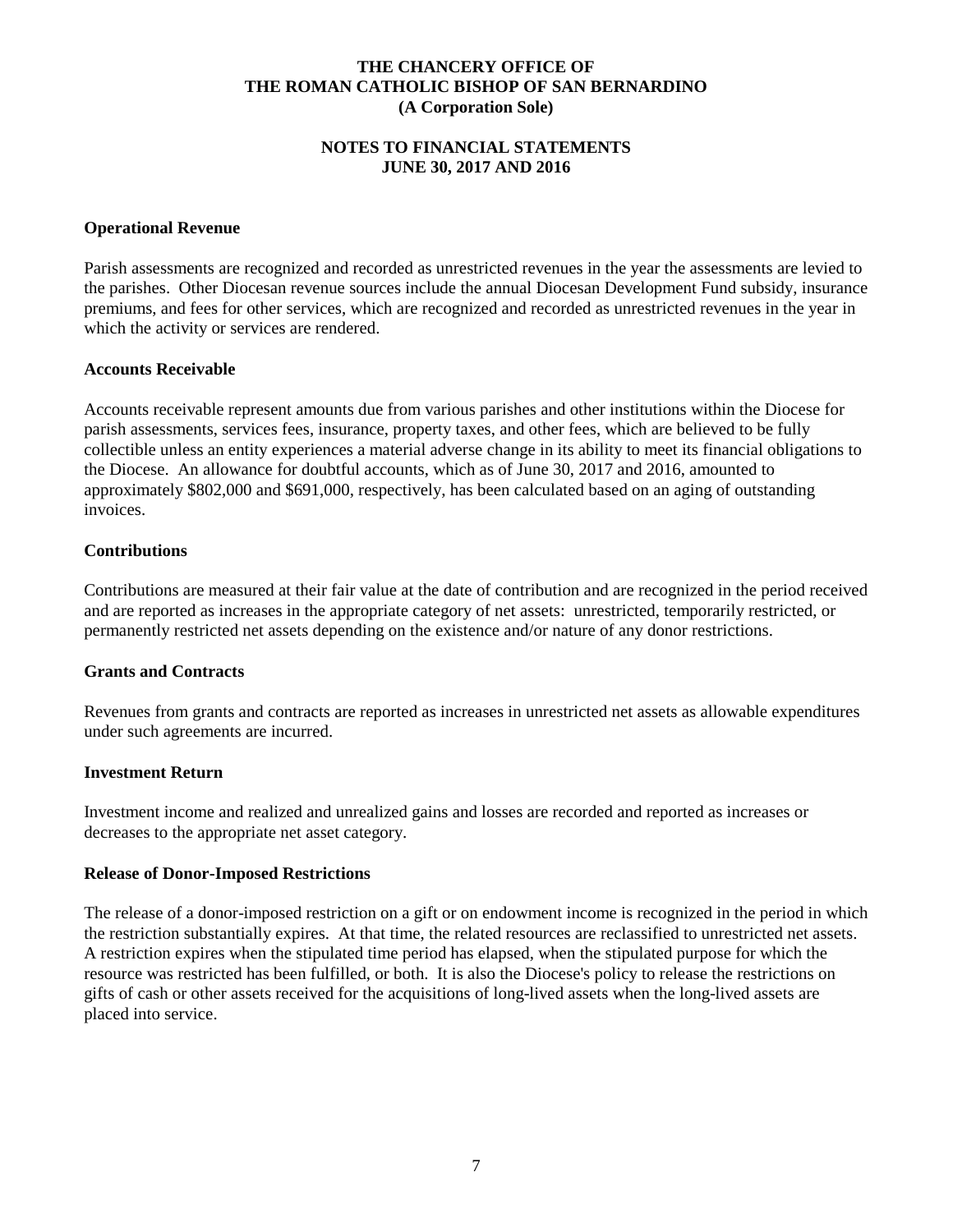## **NOTES TO FINANCIAL STATEMENTS JUNE 30, 2017 AND 2016**

#### **Expense Recognition**

Expenses are generally reported as decreases in unrestricted net assets. The financial statements present expenses by functional classification in accordance with the overall mission of the Diocese.

#### **Allocation of Certain Expenses**

The statement of activities presents expenses by functional classification. Depreciation and the cost of operation and maintenance of facilities are allocated to functional categories based on building square footage dedicated to that specific function.

## **Use of Estimates**

The preparation of financial statements in conformity with accounting principles generally accepted in the United States of America requires management to make estimates and assumptions that affect certain reported amounts and disclosures. Accordingly, actual results could differ from those estimates.

#### **Cash and Cash Equivalents**

For purposes of the statements of cash flows, the Diocese considers all highly liquid investments available for current use with an initial maturity of three months or less to be cash.

#### **Concentration of Credit Risk**

Financial instruments that potentially subject the Diocese to concentrations of credit risk consist principally of cash deposits at financial institutions and investments in marketable securities. At times, balances in the Diocese's cash and investment accounts exceed the Federal Deposit Insurance Corporation (FDIC) or Securities Investors Protection Corporation (SIPC). As of June 30, 2017 and 2016, approximately \$5.7 million and \$5.5 million, respectively, were held in government backed securities and a non-FDIC insured account with Citizens Business Bank.

#### **Investments**

Where permitted by gift agreement and/or applicable Diocesan policies, the Diocese pools investments for management purposes. The remainder of investments is managed as separate investments. Cash equivalents are resources invested in money market funds, including any such investments held by external investment managers. Marketable securities are reported at fair market value, except for real estate investments, trust deed loans, and other miscellaneous assets, which are stated at cost.

The cost of securities sold is determined by the average cost method and is used to compute realized gains and losses. Unrealized gains and losses reflect the changes in the market values of investments from the prior year. Investment income and gains and losses on investments are reported as increases or decreases in unrestricted net assets unless their use is restricted by explicit donor stipulation. The date of record for investments is the trade date.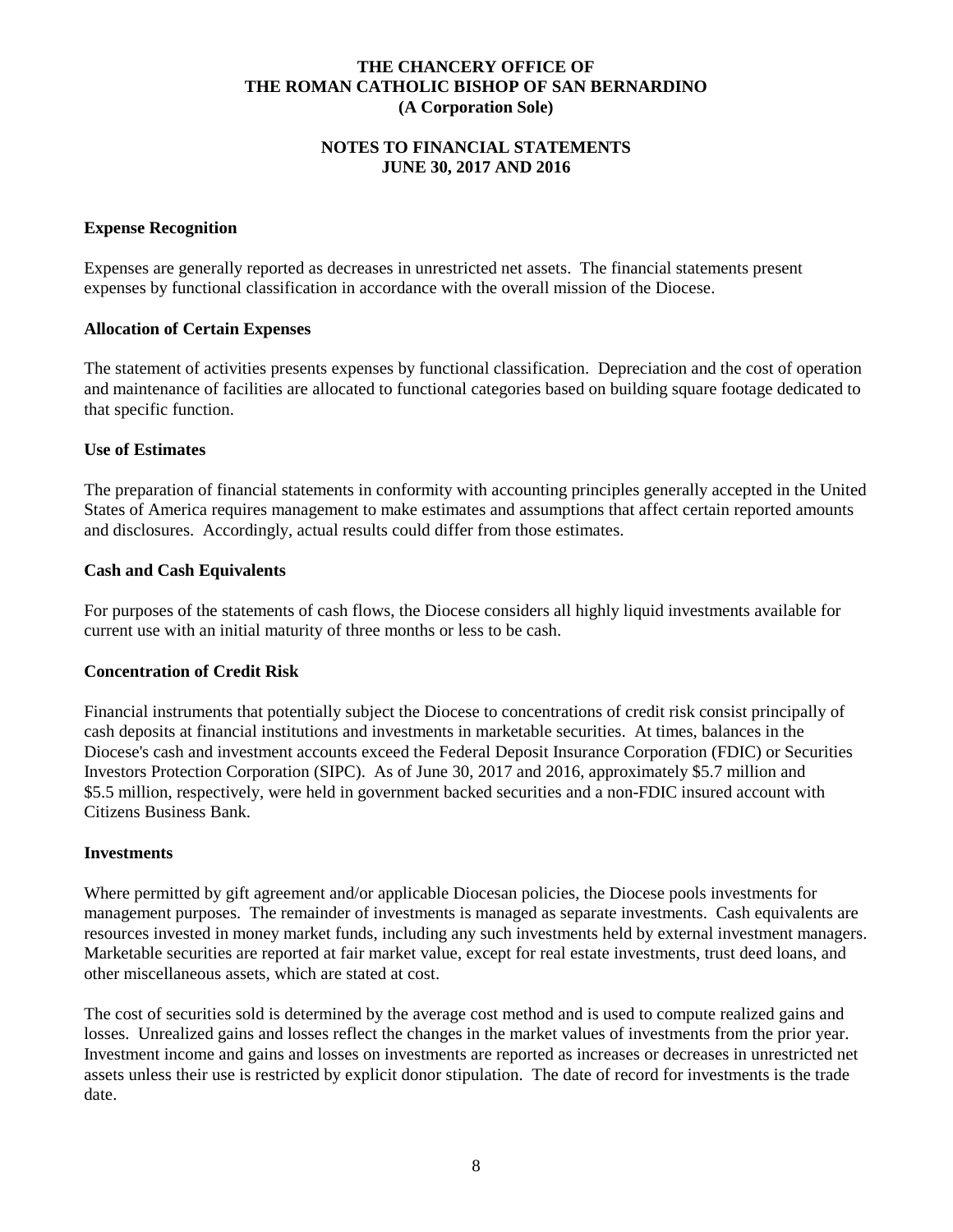## **NOTES TO FINANCIAL STATEMENTS JUNE 30, 2017 AND 2016**

Investments in marketable securities with readily determinable fair values and all investments in debt securities are valued at their fair values in the statement of financial position. Unrealized gains and losses are included in the change in net assets on the statement of activities. Realized gains and losses are also recorded on the statement of activities.

## **Management of Catholic Foundation Pooled Investment Funds**

The investment objectives of the Catholic Foundation endowment funds is to grow the funds over the long run and have earnings through a combination of investment income and capital appreciation, a rate of return (timeweighted total return) in excess of the benchmarks established for the medium (three years) and long-term (five years).

The endowment fund has a spending policy of appropriating 4.5 percent of the average of the three previous years ending fair market value.

## **Endowment Funds**

The Diocese interprets the California Uniform Prudent Management of Institutional Funds Act (UPMIFA) to state that the Diocese, in absence of explicit donor stipulations to the contrary, may appropriate for expenditure or accumulate endowment so much of an endowment as the Diocese determines prudent for the uses, benefits, purposes, and duration for which the endowment fund is established. Therefore, the Diocese classifies as permanently restricted net assets the original value of gifts to the endowment and the accumulations made in accordance with the donor intent. The remaining portion of the donor restricted fund is classified as temporarily restricted net assets until those amounts are appropriated for expenditure by the Diocese in a manner consistent with the standard of prudence prescribed by California UPMIFA which includes the following factors in making a determination to appropriate or accumulate donor-restricted endowment funds:

- a. The duration and preservation of the fund
- b. The mission of the Diocese and the purpose of the donor-restricted endowment fund
- c. General economic conditions
- d. The possible effect of inflation and/or deflation
- e. The expected total return from income and the appreciation of investments
- f. Other resources of the Diocese
- g. The investment policy of the Diocese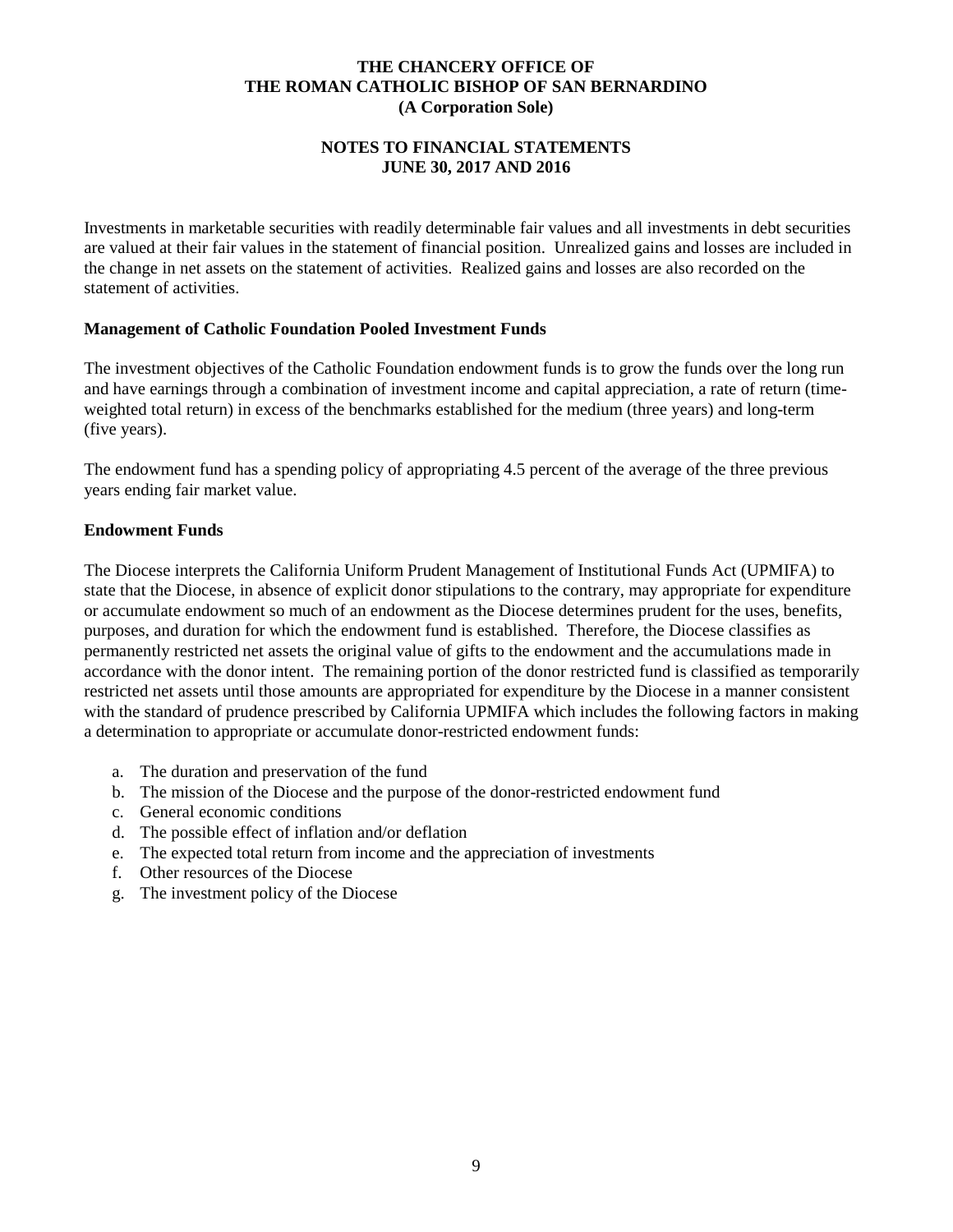#### **NOTES TO FINANCIAL STATEMENTS JUNE 30, 2017 AND 2016**

#### **Fair Value Measurement of Investment Assets**

In accordance with the Financial Accounting Standards Board (FASB) Accounting Standards Codification 820-10, *Fair Value Measurement*, the Diocese records its investment assets at fair value. Under this standard, fair value is defined as the price that would be received to sell an asset (i.e. the 'exit price') in an orderly transaction between market participants at the measurement date. Additionally, this standard establishes a fair value hierarchy that prioritizes the inputs to valuation techniques used to measure fair value. The hierarchy gives highest priority to unobservable inputs (Level 3 measurements). The three levels of the fair value hierarch under this standard are:

Level 1 - Inputs that reflect unadjusted quoted prices in active markets for identical assets or liabilities that the Diocese has the ability to access at the measurement date.

Level 2 - Inputs other than quoted prices that are observable for the asset either directly or indirectly, including inputs in markets that are not considered to be active.

Level 3 - Inputs that are unobservable.

Inputs used to measure fair value may include quoted market prices, recent transactions, manager statements (including monthly, quarterly, and annual reports), published news reports, and other factors. An investment's level within the hierarchy is based on the lowest level of any input that is significant to the fair value measurement. The categorization of an investment within the hierarchy is based upon the pricing transparency of the investment and does not necessarily correspond to the Diocese's perceived risk of that investment.

#### **Property and Equipment**

Property and equipment are recorded at cost for purchased assets and appraised fair value for contributed assets. The assets are depreciated over their useful lives. The Diocese capitalizes land at the purchase cost or donated fair value, buildings at the purchase cost or construction cost. Capitalization for other assets includes equipment with an initial value in excess of \$5,000 and building, leasehold or land improvements with an initial value in excess of \$50,000; anything less is expensed in the current period. The straight-line method of depreciation is used for all depreciable assets. The estimated useful lives range from seven years to thirty years.

#### **Related Parties**

Substantial portions of the Diocesan transactions are with affiliated parishes and other religious organizations.

#### **Comparative Financial Information**

Comparative financial information for the prior year has been presented for additional analysis. Certain reclassifications may have been made to conform with the current year presentation.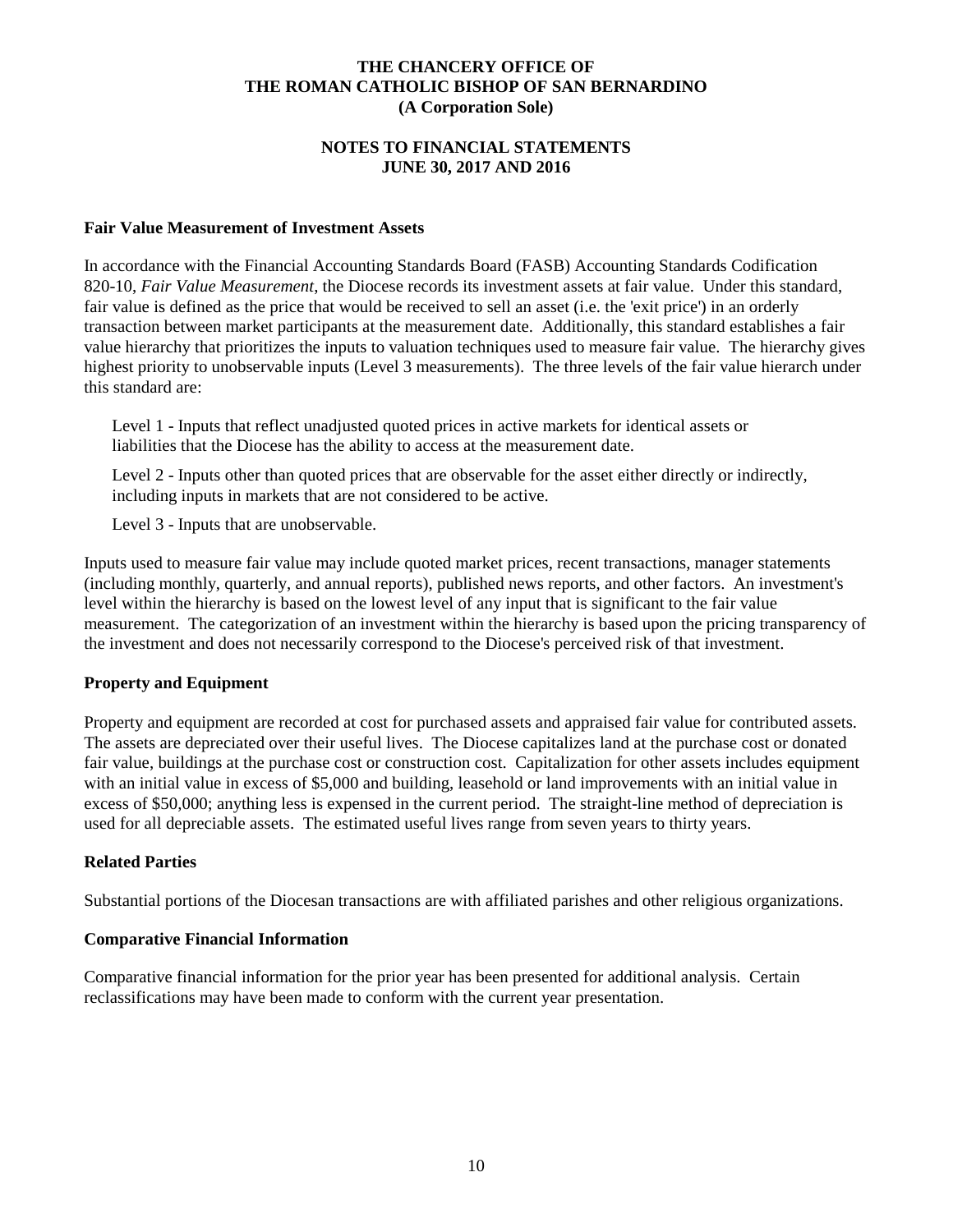## **NOTES TO FINANCIAL STATEMENTS JUNE 30, 2017 AND 2016**

## **NOTE 2 - INVESTMENTS**

The following schedule summarizes the Diocese's investment returns for the year ended June 30:

| Investment Returns                  | 2017          | 2016         |  |
|-------------------------------------|---------------|--------------|--|
|                                     |               |              |  |
| Interest and dividends              | \$<br>996,255 | S<br>984,014 |  |
| Unrealized gain (loss) for the year | 7,187,187     | 1,493,624    |  |
| Realized gain (loss) for the year   | 855,823       | (621, 927)   |  |
|                                     | 9,039,265     | 1,855,711    |  |
| Investment expense                  | (212,006)     | (182, 920)   |  |
|                                     |               |              |  |
| Spending policy payout              | (546, 756)    | (498, 620)   |  |
| Net Investment Returns              | 8,280,503     | 1,174,171    |  |

The following table summarizes the Diocese's investments at June 30, 2017:

By asset type:

|                                        |               |               | Unrealized   |
|----------------------------------------|---------------|---------------|--------------|
|                                        | Adjusted      | Fair Market   | Gain (Loss)  |
|                                        | Cost          | Value         | Cumulative   |
| Cash and cash equivalents              | 416,562<br>\$ | \$<br>416,562 | S            |
| Mutual funds                           | 41,935,996    | 61,752,008    | 19,816,012   |
| U.S. Government and agency instruments | 2,463,596     | 2,442,520     | (21,076)     |
| Corporate bonds                        | 7,722,053     | 7,859,598     | 137,545      |
| Common stocks and equities             | 9,612,936     | 10,565,235    | 952,299      |
| Limited partnerships                   | 1,177,269     | 1,429,643     | 252,374      |
| Total                                  | \$63,328,412  | \$84,465,566  | \$21,137,154 |
|                                        |               |               |              |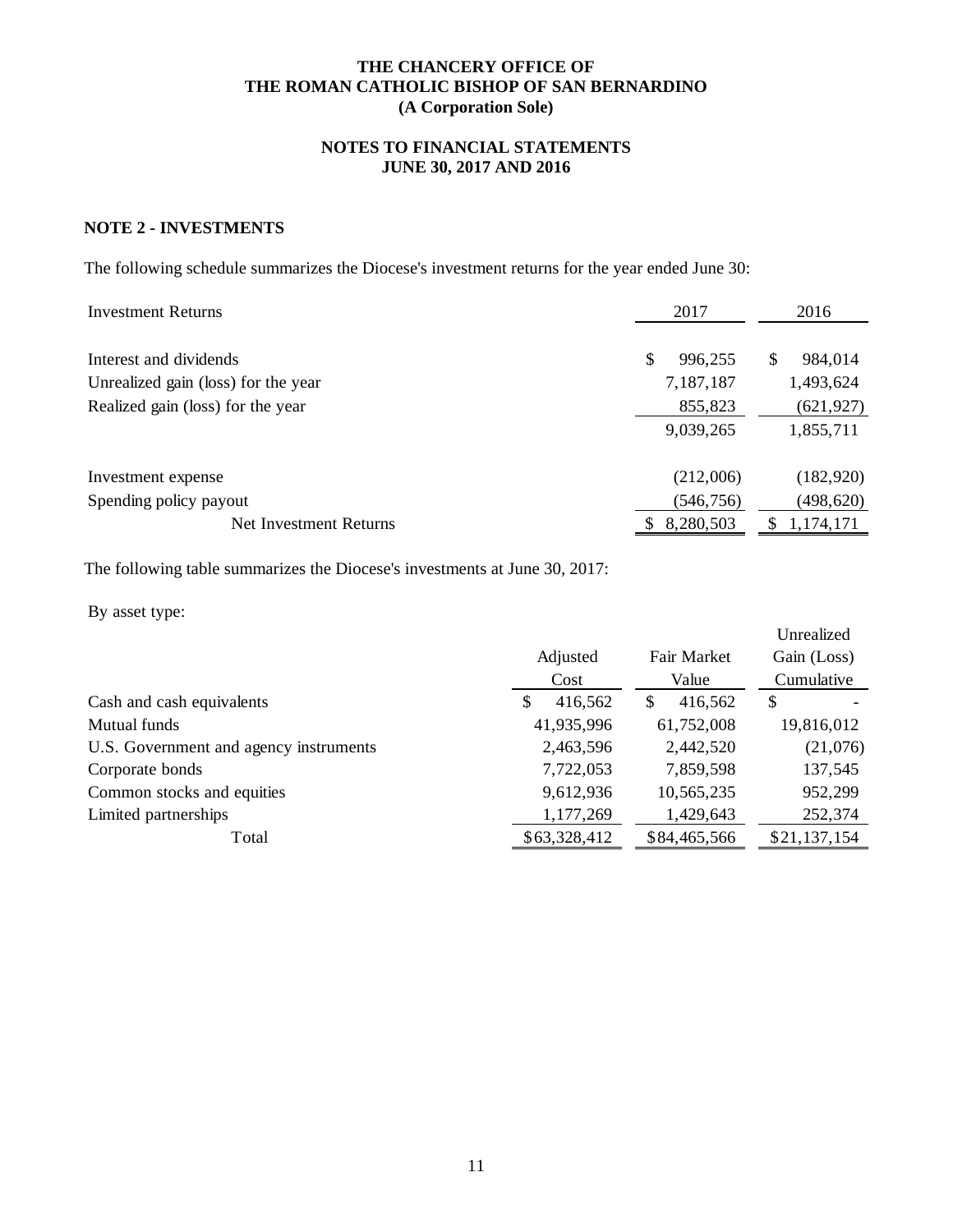## **NOTES TO FINANCIAL STATEMENTS JUNE 30, 2017 AND 2016**

The following table summarizes the Diocese's investments at June 30, 2016:

By asset type:

| Adjusted<br>Fair Market<br>Value<br>Cost |               | Unrealized<br>Gain (Loss)<br>Cumulative |  |
|------------------------------------------|---------------|-----------------------------------------|--|
| 468,042<br>S                             | 474,706<br>\$ | 6,664<br>\$                             |  |
| 44,543,096                               | 56,019,126    | 11,476,030                              |  |
| 2,349,998                                | 2,392,175     | 42,177                                  |  |
| 6,728,255                                | 7,015,838     | 287,583                                 |  |
| 5,115,046                                | 5,983,867     | 868,821                                 |  |
| 1,463,392                                | 1,703,173     | 239,781                                 |  |
| \$60,667,829                             | \$73,588,885  | \$12,921,056                            |  |
|                                          |               |                                         |  |

## **NOTE 3 - FAIR VALUE MEASUREMENT OF FINANCIAL INSTRUMENTS**

The fair value measurements and level within the fair value hierarchy of those measurements for the assets reported at fair value on a recurring basis at June 30 are as follows:

|                                        |               | 2017      | 2016               |           |  |
|----------------------------------------|---------------|-----------|--------------------|-----------|--|
|                                        | Level 1       | Level 2   | Level 2<br>Level 1 |           |  |
| Cash and cash equivalents              | 416,562<br>\$ | \$        | 474,706<br>S       | \$        |  |
| Mutual funds                           | 61,752,008    |           | 56,019,126         |           |  |
| U.S. Government and agency instruments | 2,442,520     |           | 2,392,175          |           |  |
| Corporate bonds                        | 7,859,598     |           | 7,015,838          |           |  |
| Common stock and equities              | 10,565,235    |           | 5,983,867          |           |  |
| Limited partnerships                   |               | 1,429,643 |                    | 1,703,173 |  |
| Total                                  | \$83,035,923  | 1,429,643 | \$71,885,712       | 1,703,173 |  |

Bonds and equities in the amount of \$12,536,043 represent the pledged assets pertaining to line of credit notes payable referred to in Note 7.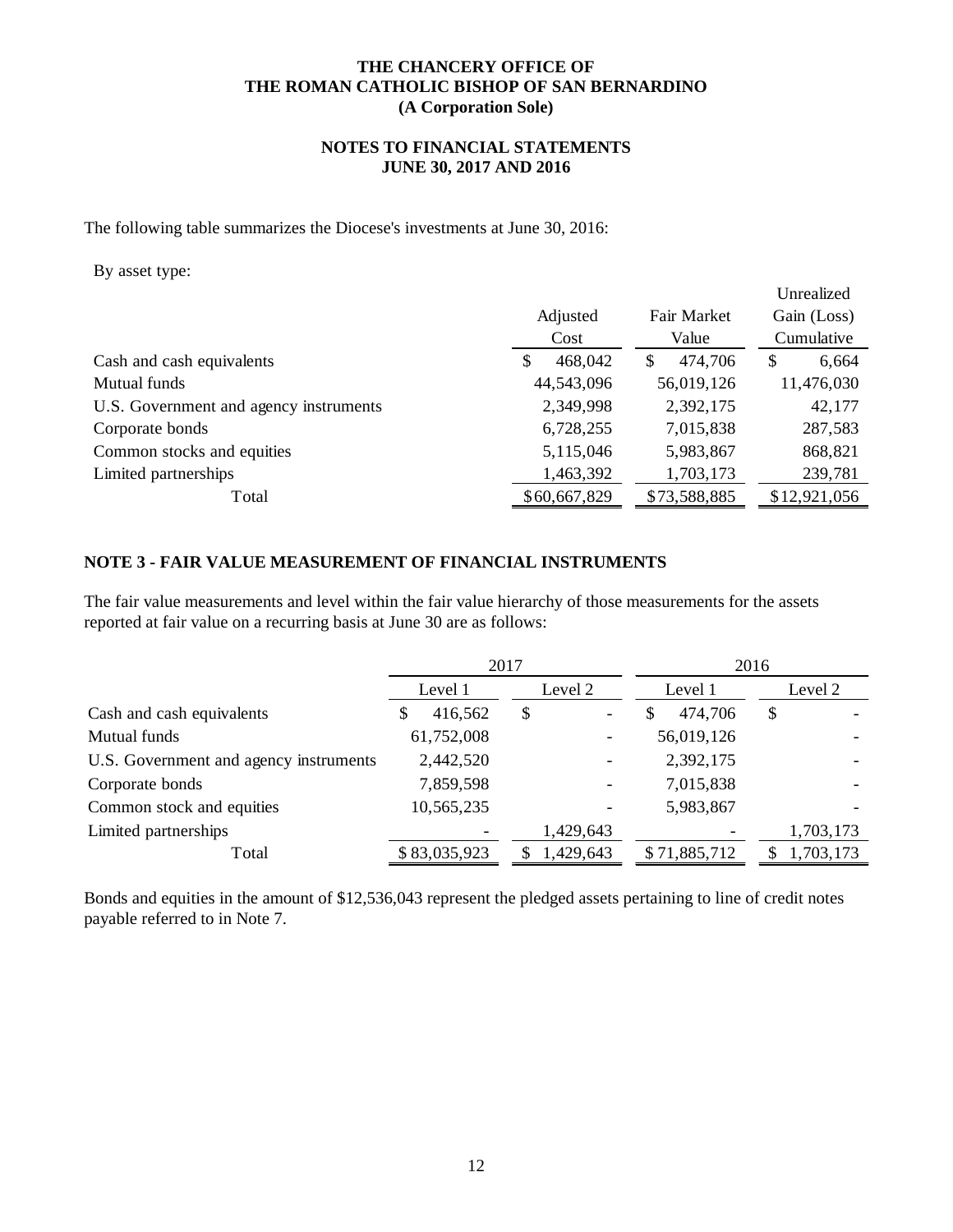## **NOTES TO FINANCIAL STATEMENTS JUNE 30, 2017 AND 2016**

## **NOTE 4 - ACCOUNTS AND NOTES RECEIVABLE**

Accounts receivable (net of allowance for doubtful accounts) at June 30 are as follows:

|                                       | 2017        | 2016        |
|---------------------------------------|-------------|-------------|
| General receivables                   | \$2,003,050 | \$1,928,861 |
| Payroll receivables                   | 647,967     | 535,600     |
| Receivables from schools              | 11,966      | 15,466      |
| Other receivables                     | 44,388      | 67,021      |
| Total                                 | 2,707,371   | 2,546,948   |
| Less: Allowance for Doubtful Accounts | (801, 630)  | (691, 379)  |
|                                       | 1,905,741   | 1,855,569   |

Notes receivable at June 30 are as follows:

|                                                   | 2017      | 2016      |  |
|---------------------------------------------------|-----------|-----------|--|
| Clergy receivable                                 | 31,600    | 34,625    |  |
| Seminarian education notes receivable             | 114,134   | 123,069   |  |
| Note receivable secured by Trust Deed             |           | 87.699    |  |
| Note receivable from Land Development Corporation | 4,477,728 | 3,065,911 |  |
| Total                                             | 4,623,462 | 3,311,304 |  |

## **NOTE 5 - DEPOSITS AND PREPAID EXPENSES**

Deposits and prepaid expenses as of June 30 were comprised of the following:

|                                            |  | 2017    |  | 2016    |  |
|--------------------------------------------|--|---------|--|---------|--|
| Prepaid expenses - Operating funds         |  | 341,443 |  | 234,694 |  |
| Prepaid expenses - Insurance funds         |  | 33,505  |  | 40,213  |  |
| Prepaid expenses - Other                   |  | 59.520  |  | 5,607   |  |
| Deposit - Insurance programs               |  | 272,099 |  | 299,226 |  |
| <b>Total Deposits and Prepaid Expenses</b> |  | 706,567 |  | 579,740 |  |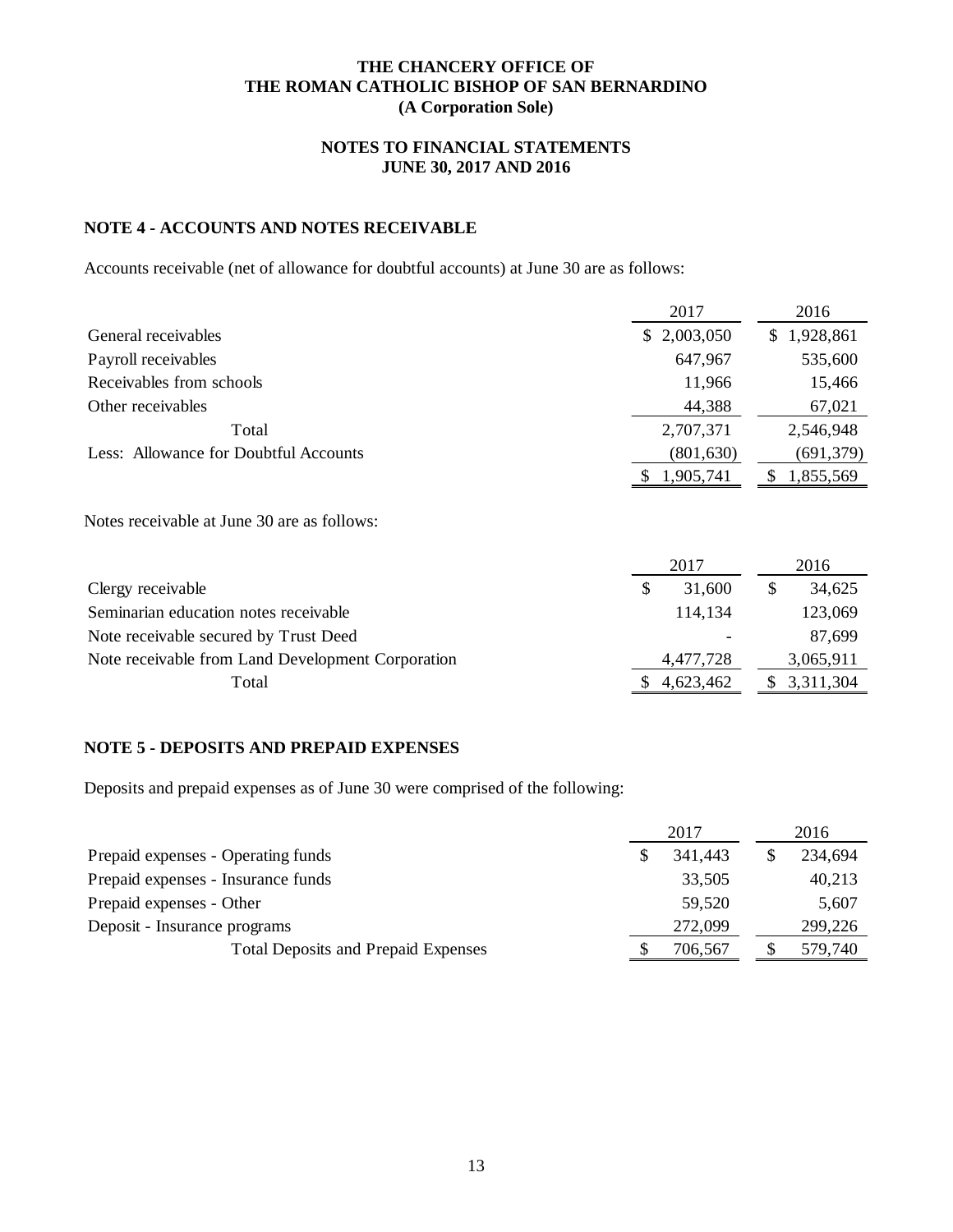## **NOTES TO FINANCIAL STATEMENTS JUNE 30, 2017 AND 2016**

## **NOTE 6 - LAND, PROPERTY, AND EQUIPMENT**

The composition of plant assets at year end is as follows:

|                           | 2017         | 2016           |
|---------------------------|--------------|----------------|
| Land                      | \$5,818,098  | \$5,480,017    |
| <b>Building</b>           | 12,083,789   | 12, 144, 858   |
| Equipment                 | 416,113      | 397,956        |
| Furnishings               | 428,026      | 428,026        |
| Vehicles                  | 32,299       | 32,299         |
| Leasehold improvements    | 415,482      | 415,482        |
| <b>Total Fixed Assets</b> | 19, 193, 807 | 18,898,638     |
| Accumulated depreciation  | (8,504,008)  | (9, 194, 392)  |
| Net Book Value            | \$10,689,799 | 9,704,246<br>S |

Depreciation expense for the years ended June 30, 2017 and 2016, was \$574,437 and \$474,740, respectively.

Building assets with depreciated value of \$1,372,669 are pledged as collateral for the notes payable referenced in Note 7.

#### **NOTE 7 - NOTES PAYABLE**

Notes payable at June 30 are as follows:

|                                                                                   | 2017        | 2016         |
|-----------------------------------------------------------------------------------|-------------|--------------|
| Citizens Business Bank Note Payable, current interest rate 3.50%, due             |             |              |
| September 6, 2026                                                                 | \$4,192,397 | \$4,558,121  |
| Citizens Business Bank Line of Credit, limit \$5,300,000, current interest        |             |              |
| rate 3.25%                                                                        | 2,255,910   | 2,459,582    |
| City National Bank Line of Credit, limit \$1,500,000, current interest rate 4.00% | 465,353     | 579,650      |
| Note payable to Caritas Telecommunications, Inc., at zero percent interest        | 474,503     | 632,671      |
| Note payable to Caritas Telecommunications, Inc., current interest rate 3.5%      | 1,240,825   | 1,535,725    |
| Note payable to Diocese of San Bernardino Cemetery Corporation, current           |             |              |
| interest rate 3.5%                                                                | 430,116     | 525,856      |
| Note payable to Wilfrid Lemann, successor trustee for property bequest,           |             |              |
| interest only payments at 6% annual interest                                      | 55,000      | 55,000       |
| <b>Total Notes Payable</b>                                                        | 9,114,104   | \$10,346,605 |

Interest expense was \$302,420 and \$361,443 for the years ended June 30, 2017 and 2016, respectively.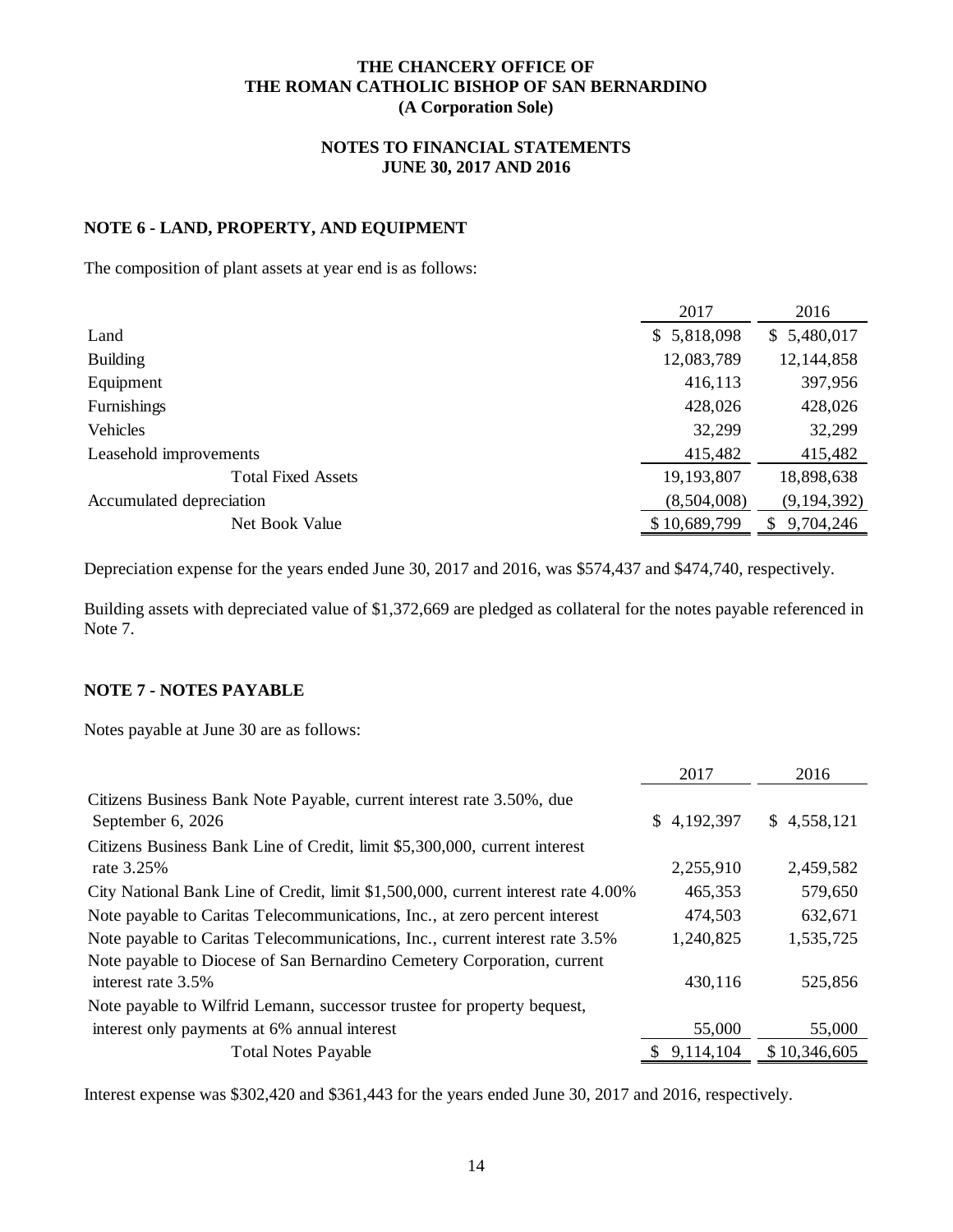#### **NOTES TO FINANCIAL STATEMENTS JUNE 30, 2017 AND 2016**

#### **NOTE 8 - FUNDS HELD IN TRUST FOR OTHERS**

Funds held in trust for others totaled \$23,351,701 and \$19,928,198 at June 30, 2017 and 2016, respectively. These amounts represent other parish and school funds held in trust by the Diocese.

#### **NOTE 9 - PENSION PLANS**

#### **Pension Plans for Priests**

The Diocese adopted a pension plan for priests in conjunction with the Diocese of San Diego. All priests under the authority of the Diocese shall be eligible to participate in the plan provided they make the required contributions. Priest contributions are \$33.33 per month, payable in semi-annual or annual payments.

Pension expense for the years ended June 30, 2017 and 2016, was \$1,244,002 and \$930,921, respectively, allocable to the Diocese of San Bernardino. These amounts include normal cost plus amortization of unfunded past service cost, and reflect the required contribution for the plan year ended June 30, 2017. The plan uses a projected method that takes into account future service and, therefore, produces a measure of plan liabilities that exceed plan assets. This amount will be funded over the entire working lifetime of the current group of priests in the valuation.

The following schedule shows the portion of plan assets and actuarially calculated liability and funded status of the Diocese of San Bernardino for the Priests Pension Plan as of June 30:

|                                               | 2017           | 2016           |
|-----------------------------------------------|----------------|----------------|
| Actuarial present value of benefit obligation | \$15,559,667   | \$15,840,047   |
| Plan assets at fair value                     | 10,033,925     | 8,944,439      |
| Funded status (underfunded)                   | \$ (5,525,742) | \$ (6,895,608) |
| Net Periodic Pension Cost                     | 1,244,002      | 930,921<br>ה.  |
|                                               |                |                |
| Plan Assets by Category                       |                |                |
| Interest bearing cash                         | \$<br>760,163  | \$<br>898,961  |
| Equity securities                             | 6,127,312      | 5,046,976      |
| Equity mutual funds                           | 514,863        | 451,135        |
| Debt mutual funds                             | 2,631,587      | 2,547,367      |
| Total                                         | \$10,033,925   | 8,944,439<br>S |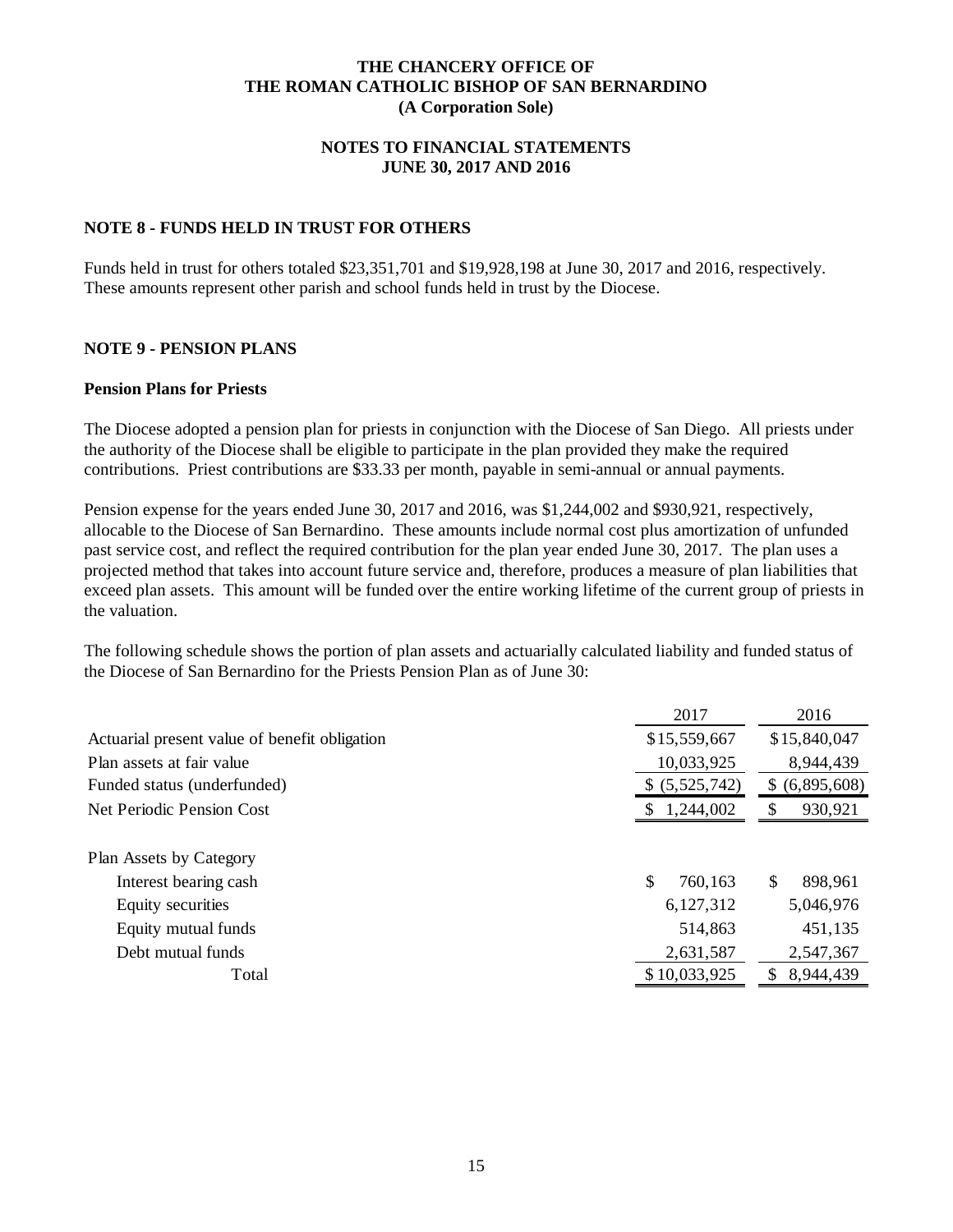#### **NOTES TO FINANCIAL STATEMENTS JUNE 30, 2017 AND 2016**

#### **Restated Pension Plan for Lay Employees**

The Diocese of San Bernardino maintains a defined benefit plan for lay employees. The plan was amended and restated on September 1, 2009. All regular and full-time employees of the Diocese shall be eligible to participate in the plan provided they agree to make the required contributions under the plan. The plan is funded in part by employee contributions of two percent of gross wages. The Diocese contributes 7.5 percent of payroll.

Benefits under the plan are determined based on a formula which takes into account years of service and the monthly average of total compensation paid during the five (5) consecutive years of participation when compensation was the highest. Effective with the plan year September 1, 2011, the benefit formula has been changed to take into account years of service and the monthly average total compensation paid during the ten (10) consecutive years of participation when compensation was the highest. Normal retirement is the first day of the month upon attaining age 65. Each year, an actuarial valuation is performed to determine the benefit security of the participants and the sufficiency of the Diocesan contributions on an ongoing plan basis.

For the plan year ended August 31, 2017, there are 1,670 total lay plan participants; covered payroll for 698 active participants was \$27,467,988.

The plan's funded status is measured by comparing the fair value of assets to the projected benefit obligation, which includes recognition of expected future pay increases at 3.5 percent which is presented below:

|                                               | 2017           | 2016             |
|-----------------------------------------------|----------------|------------------|
| Actuarial present value of benefit obligation | \$68,009,614   | \$64,213,368     |
| Plan assets at fair value                     | 59,684,573     | 53,360,105       |
| Funded status (underfunded)                   | (8,325,041)    | \$(10,853,263)   |
| Net Periodic Pension Cost                     | 2,444,427<br>S | 2,063,224<br>S   |
|                                               |                |                  |
| Plan Assets by Category                       |                |                  |
| Interest bearing cash                         | \$<br>302,668  | 1,807,523<br>\$. |
| Equity securities                             | 2,573,881      | 2,154,420        |
| Equity common collective trust                | 38,015,425     | 30,672,150       |
| Debt mutual funds                             | 1,288,802      | 1,298,836        |
| Debt securities                               | 17,503,797     | 17,427,176       |
| Total                                         | \$59,684,573   | \$53,360,105     |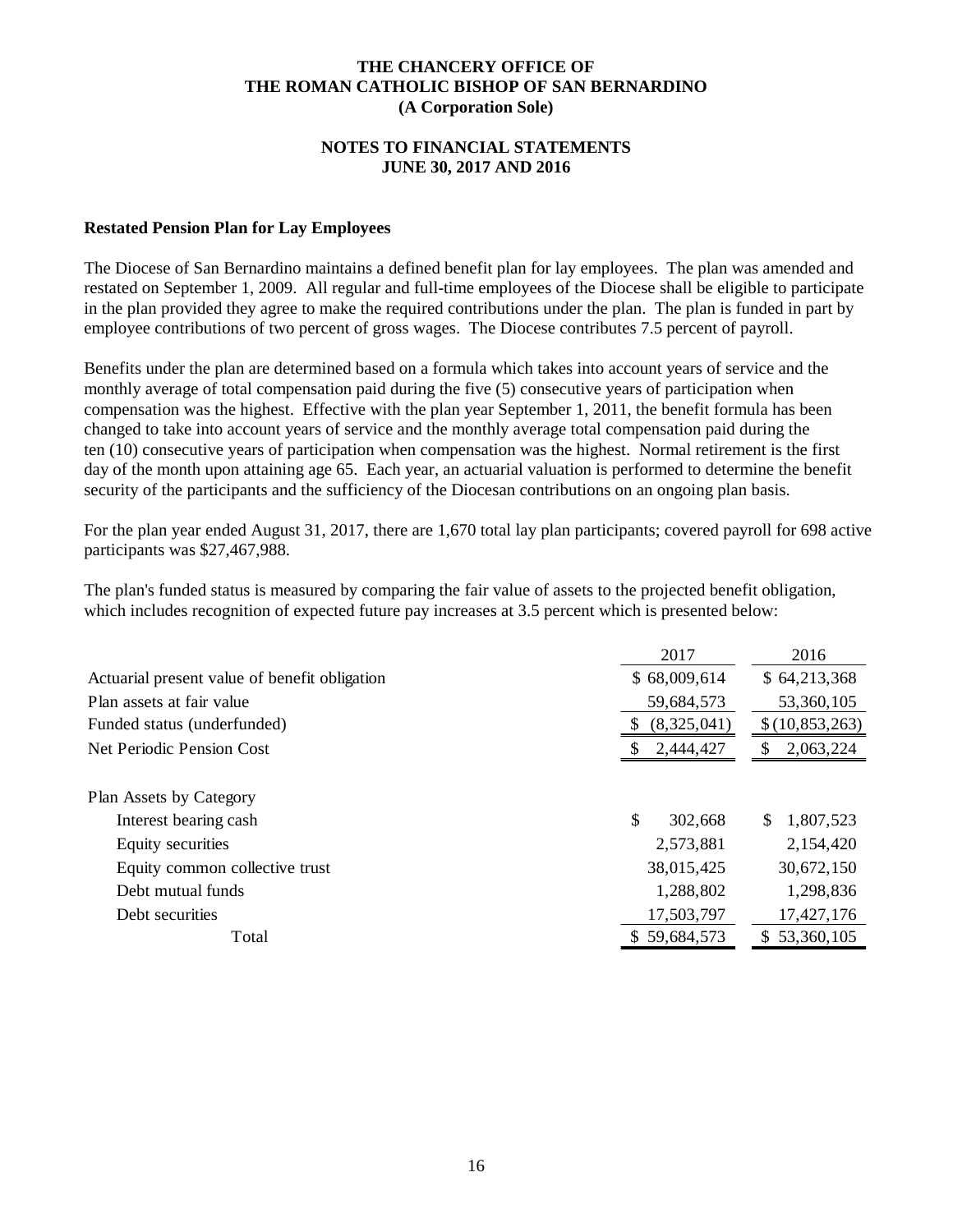## **NOTES TO FINANCIAL STATEMENTS JUNE 30, 2017 AND 2016**

#### **NOTE 10 - NET ASSETS RELEASED FROM RESTRICTIONS**

Net assets were released from donor restrictions by incurring expenses satisfying the restricted purposes or by occurrence of other events specified by donors during the fiscal year.

|                                                   | 2017        | 2016            |
|---------------------------------------------------|-------------|-----------------|
| Purpose of Restrictions Accomplished              |             |                 |
| Mission and denominational support                | \$1,144,218 | \$1,165,628     |
| Mission office expense                            | 160,341     | 195,933         |
| Grant expenses                                    | 240,559     | 262,087         |
| <b>Catholic Education Foundation Grants</b>       | 254,254     | 152,648         |
| San Bernardino Catholic School President expenses | 122,399     | 117,870         |
| Total                                             | 1,921,771   | 1,894,166<br>S. |

#### **NOTE 11 - INSURANCE RESERVE LIABILITY**

The Diocese has established a self-insured reserve for earthquake coverage in the amount of \$5,000,000. These funds were released from reserve due to a change in earthquake coverage. There is also a self-insured reserve for automobile insurance coverage in the amount of \$250,000.

# **NOTE 12 - TEMPORARILY RESTRICTED NET ASSETS**

Temporarily restricted net assets are available for the following purposes or periods at year end:

|                                                | 2017 |           |              | 2016      |  |
|------------------------------------------------|------|-----------|--------------|-----------|--|
| Mission and Denominational Support             |      |           |              |           |  |
| Propagation of the Faith                       | \$   | 870,706   | <sup>S</sup> | 739,775   |  |
| <b>Catholic Relief Services</b>                |      | 385,559   |              | 383,976   |  |
| <b>Holy Childhood Association</b>              |      | 16,512    |              | 41,326    |  |
| <b>National World Apostolates</b>              |      | 161,564   |              | 161,448   |  |
| <b>Grant Income</b>                            |      | 769,496   |              | 689,014   |  |
| <b>Bishop's Charity Work</b>                   |      | 100,255   |              |           |  |
| <b>Catholic Education Foundation</b>           |      | 245,454   |              | 173,638   |  |
| <b>SB</b> Catholic School Presidents donations |      | 22,236    |              | 26,635    |  |
| Family Trust for Charismatic Renewal           |      | 225,161   |              | 225,161   |  |
| Total                                          |      | 2,796,943 |              | 2,440,973 |  |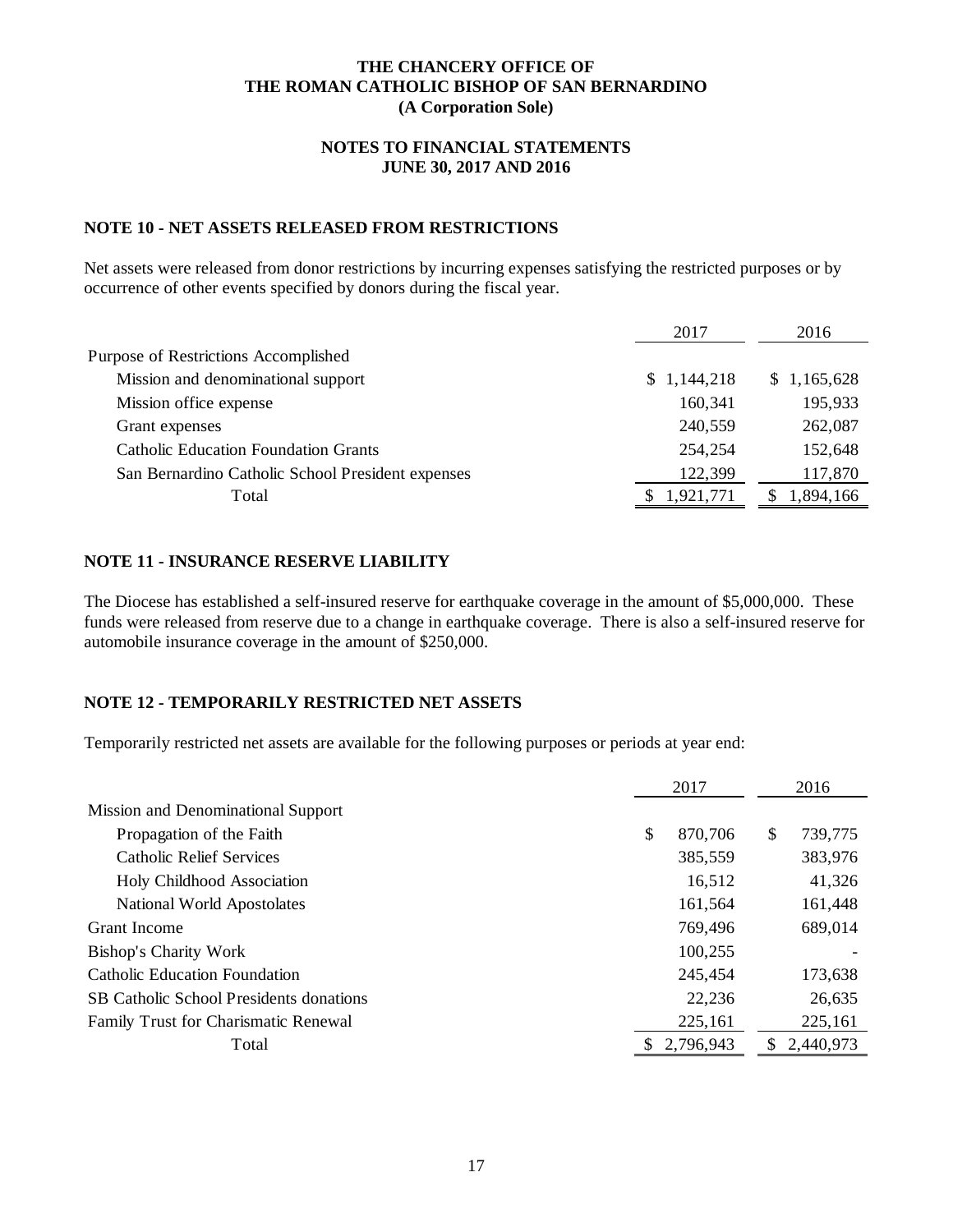## **NOTES TO FINANCIAL STATEMENTS JUNE 30, 2017 AND 2016**

## **NOTE 13 - PERMANENTLY RESTRICTED NET ASSETS**

Permanently restricted net assets are restricted to investment in perpetuity through the Catholic Foundation Trust and trust agreements, the investment returns from which is expendable to support:

|                                                        | 2017          | 2016         |
|--------------------------------------------------------|---------------|--------------|
| Diocesan activities - RCB restricted                   | 891.455<br>S. | 831,318      |
| Seminarian activities and education - RCB restricted   | 5,637,479     | 4,779,656    |
| Seminarian activities and education - Donor restricted | 1,357,847     | 1,340,057    |
| Priest relief endowment - RCB restricted               | 6,722,226     | 6,083,305    |
| Priests ongoing education - RCB restricted             | 66,134        | 59,123       |
| Total                                                  | \$14,675,141  | \$13,093,459 |

The changes in endowment net assets for the years then ended are as follows:

|                                    | 2017         | 2016         |
|------------------------------------|--------------|--------------|
| Endowment Funds, Beginning of Year | \$13,093,459 | \$13,102,573 |
| Add:                               |              |              |
| Interest and dividends             | 274,954      | 236,922      |
| Gain in value of assets            | 1,348,919    |              |
| Contributions                      | 536,987      | 385,044      |
|                                    | 15,254,319   | 13,724,539   |
| Less:                              |              |              |
| Loss in value of assets            |              | (104, 785)   |
| Fees                               | (32, 422)    | (27, 675)    |
| <b>Distributions</b>               | (546, 756)   | (498, 620)   |
| Endowment Funds, End of Year       | \$14,675,141 | \$13,093,459 |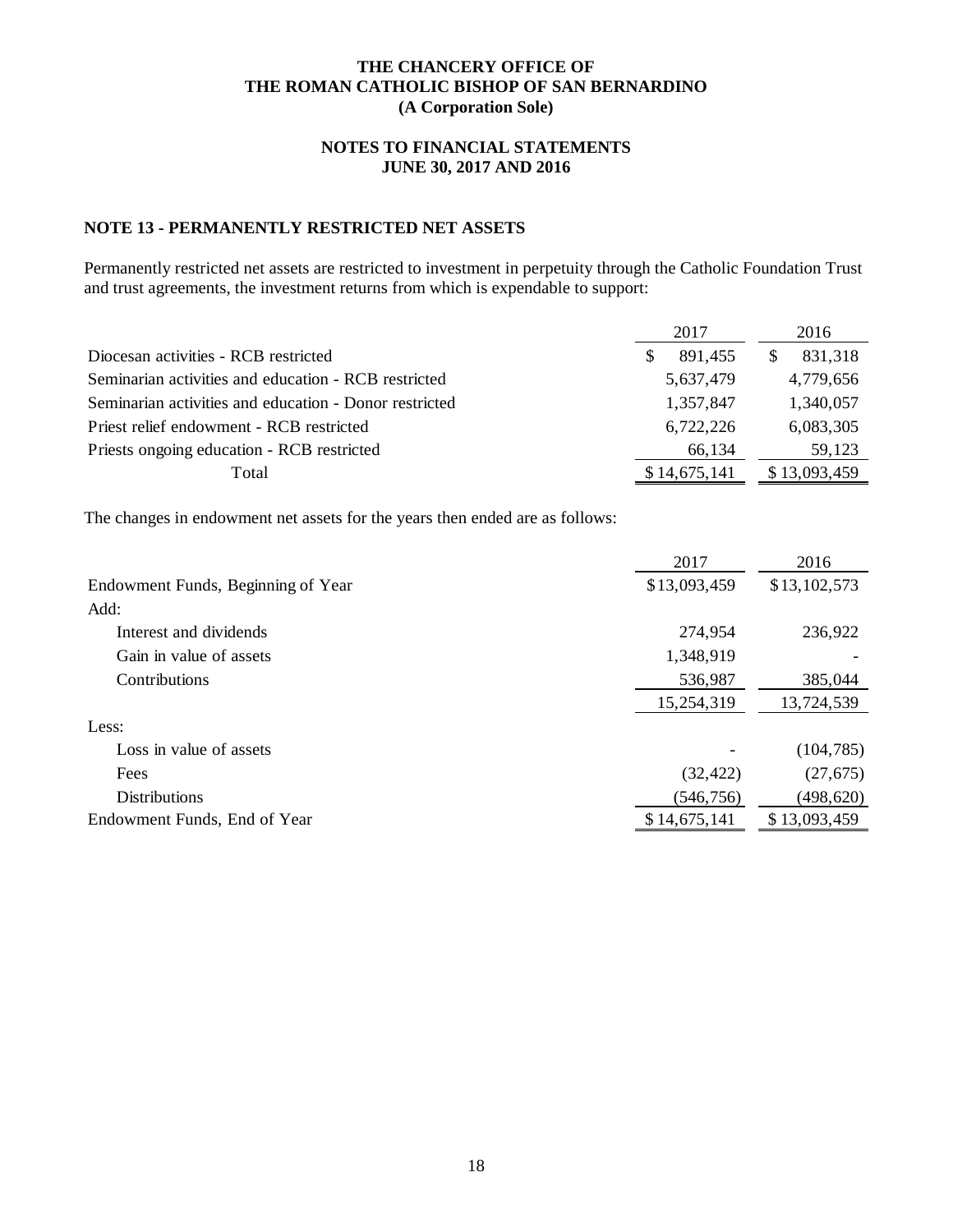#### **NOTES TO FINANCIAL STATEMENTS JUNE 30, 2017 AND 2016**

#### **NOTE 14 - CATHOLIC UMBRELLA POOL**

The Catholic Umbrella Pool (the Pool) was created as a self-insurance fund for certain (Arch) Dioceses of The Roman Catholic Church in North America. Effective July 1, 1987, the Pool provides excess liability coverage for its membership. The Pool is responsible for the following coverage, as described in their disclosure statement, for:

#### Liability (Occurrence Based):

#### Pool Members:

| July 1, 1987 to July 1, 1988       | \$3,700,000 in excess of \$1,300,000                                        |
|------------------------------------|-----------------------------------------------------------------------------|
| July 1, 1988 to July 1, 1999       | \$3,500,000 in excess of \$1,500,000                                        |
| July 1, 1999 to July 1, 2002       | No exposure (reinsurance purchased)                                         |
| July 1, 2002 to July 1, 2003       | 46% of \$3,500,000 in excess of \$1,500,000                                 |
|                                    | 10% of \$15,500,000 in excess of \$5,000,000                                |
| July 1, 2003 to January 1, 2005    | 50% of \$3,500,000 in excess of \$1,500,000                                 |
|                                    | 20% of \$15,500,000 in excess of \$5,000,000                                |
| January 1, 2005 to January 1, 2007 | 74.995% of \$3,500,000 in excess of \$1,500,000                             |
|                                    | 25% of \$15,500,000 in excess of \$5,000,000                                |
| January 1, 2007 to January 1, 2013 | 74.996% of \$3,500,000 in excess of \$1,500,000                             |
|                                    | 30% of \$15,500,000 in excess of \$5,000,000                                |
| January 1, 2013 to January 1, 2014 | 74.998% of \$3,500,000 in excess of \$1,500,000                             |
|                                    | 40% of \$5,000,000 in excess of \$5,000,000 (Excess Casualty only)          |
|                                    | 30% of \$3,500,000 in excess of \$1,500,000 (Excess Nursing Home Liability) |
|                                    | 30% of \$10,500,000 in excess of \$10,000,000                               |
| January 1, 2014 to present         | 75% of \$3,500,000 in excess of \$1,500,000                                 |
|                                    | 40% of \$5,000,000 in excess of \$5,000,000                                 |
|                                    | 30% of \$10,500,000 in excess of \$10,000,000                               |

All Certificates issued by the Society (after CUP or CUP II retention, if applicable):

| July 1, 2002 to July 1, 2003       | 10% of \$19,000,000 in excess of \$1,500,000                         |
|------------------------------------|----------------------------------------------------------------------|
| July 1, 2003 to January 1, 2005    | 20% of \$19,000,000 in excess of \$1,500,000                         |
| January 1, 2005 to January 1, 2007 | 25% of \$19,000,000 in excess of \$1,500,000                         |
| January 1, 2007 to January 1, 2013 | 30% of \$19,000,000 in excess of \$1,500,000                         |
| January 1, 2013 to present         | 40% of \$8,500,000 in excess of \$1,500,000                          |
|                                    | 30% of \$3,500,000 in excess of \$1,500,000 (Nursing Home Liability) |
|                                    | 30% of \$10,500,000 in excess of \$10,000,000                        |

The Pool also participates at five percent for coverages in excess of \$500,000 to a limit of \$1,500,000 for certificates issued from July 1, 2007 to January 2012 and at ten percent for certificates issued from January 1, 2012 to January 1, 2013, and at forty percent for certificates issued after January 1, 2013.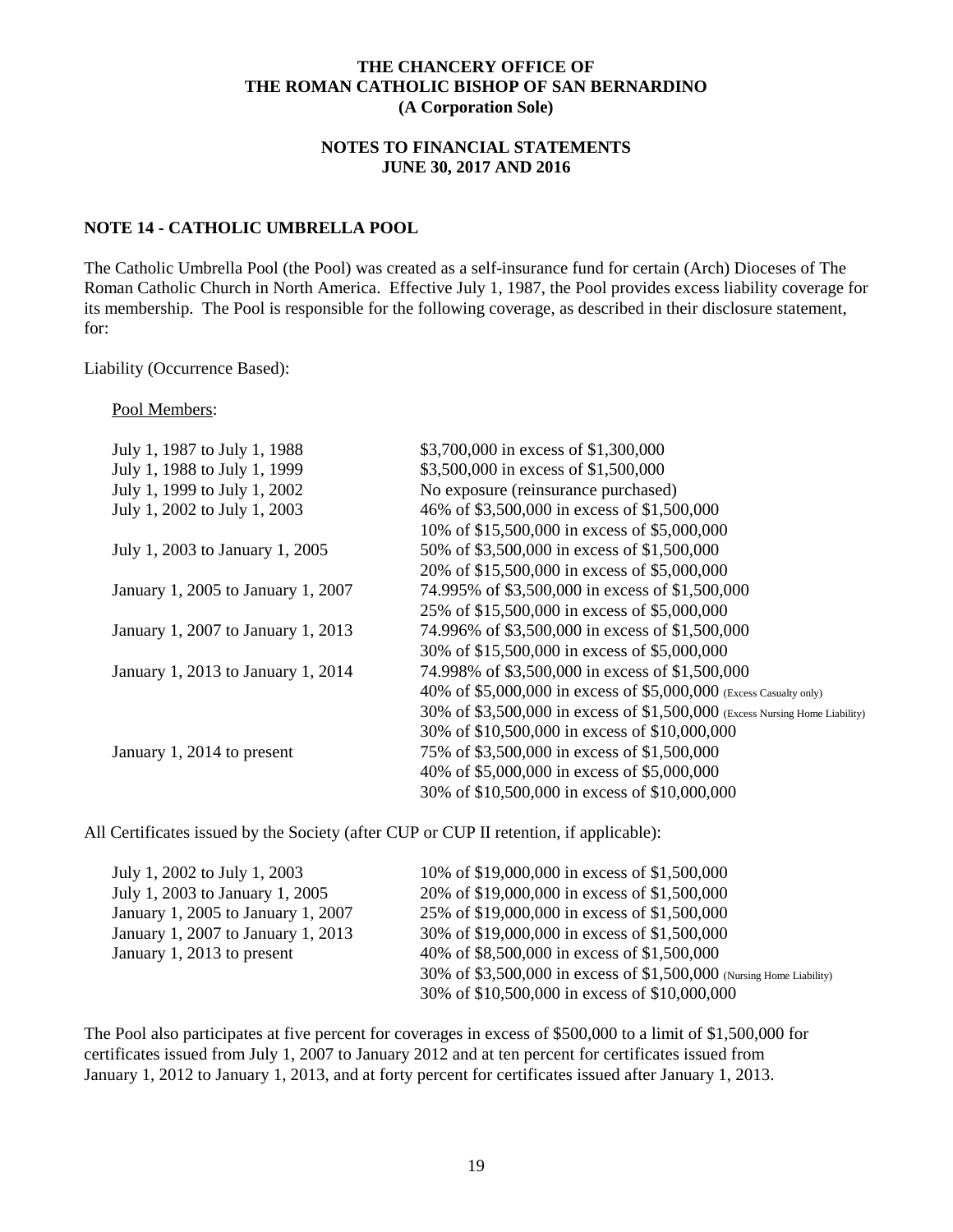#### **NOTES TO FINANCIAL STATEMENTS JUNE 30, 2017 AND 2016**

Sexual Misconduct (Occurrence Based to July 1, 1990, Claims-Made Basis thereafter):

Pool Members (Occurrence Based):

July 1, 1987 to July 1, 1990 \$150,000 in excess of \$100,000

All Certificates issued by the Society (Claims-Made Basis):

July 1, 1990 to present 30% of \$3,500,000 in excess of \$1,500,000

These coverages are placed through the Society and CRIC and include both Pool and non-Pool members. Member (Arch) Dioceses are liable for any losses beyond the Pool's responsibilities to fund such losses. A member may elect to obtain morality coverage outside the Pool with the approval of the Board of Trustees.

## **NOTE 15 - OPERATING LEASES**

#### **Expenses**

The Diocese leases various office equipment with lease terms that expire through 2022. Annual lease payments range from approximately \$1,084 to \$90,600.

The lease payments for the year ended June 30, 2017, were approximately \$115,187.

The following is a summary of future minimum rental payments for operating leases that have initial or remaining no cancelable terms in excess of one year as of June 30, 2017:

| <b>Fiscal Years</b> |               |
|---------------------|---------------|
| Ending              | Lease         |
| June 30,            | Payments      |
| 2018                | 114,830<br>\$ |
| 2019                | 114,050       |
| 2020                | 107,976       |
| 2021                | 73,762        |
| 2022                | 3,726         |
|                     | 414,344<br>\$ |